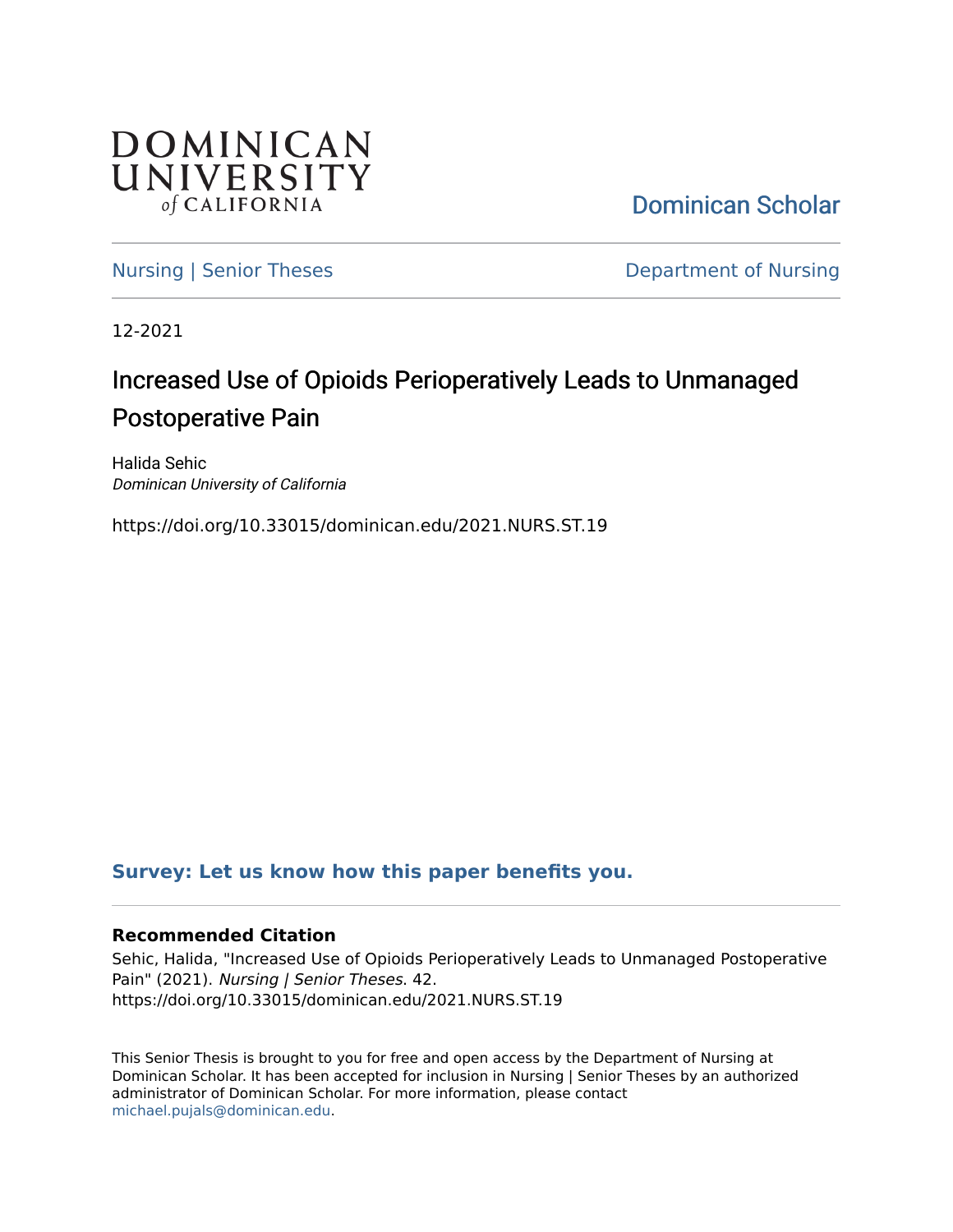Increased Use of Opioids Perioperatively Leads to Unmanaged Postoperative Pain

Halida Sehic

Nursing Department, Dominican University of California

NURS 4500 Nursing Research and Senior Capstone

Dr. Rafael D. Romo

May 03, 2021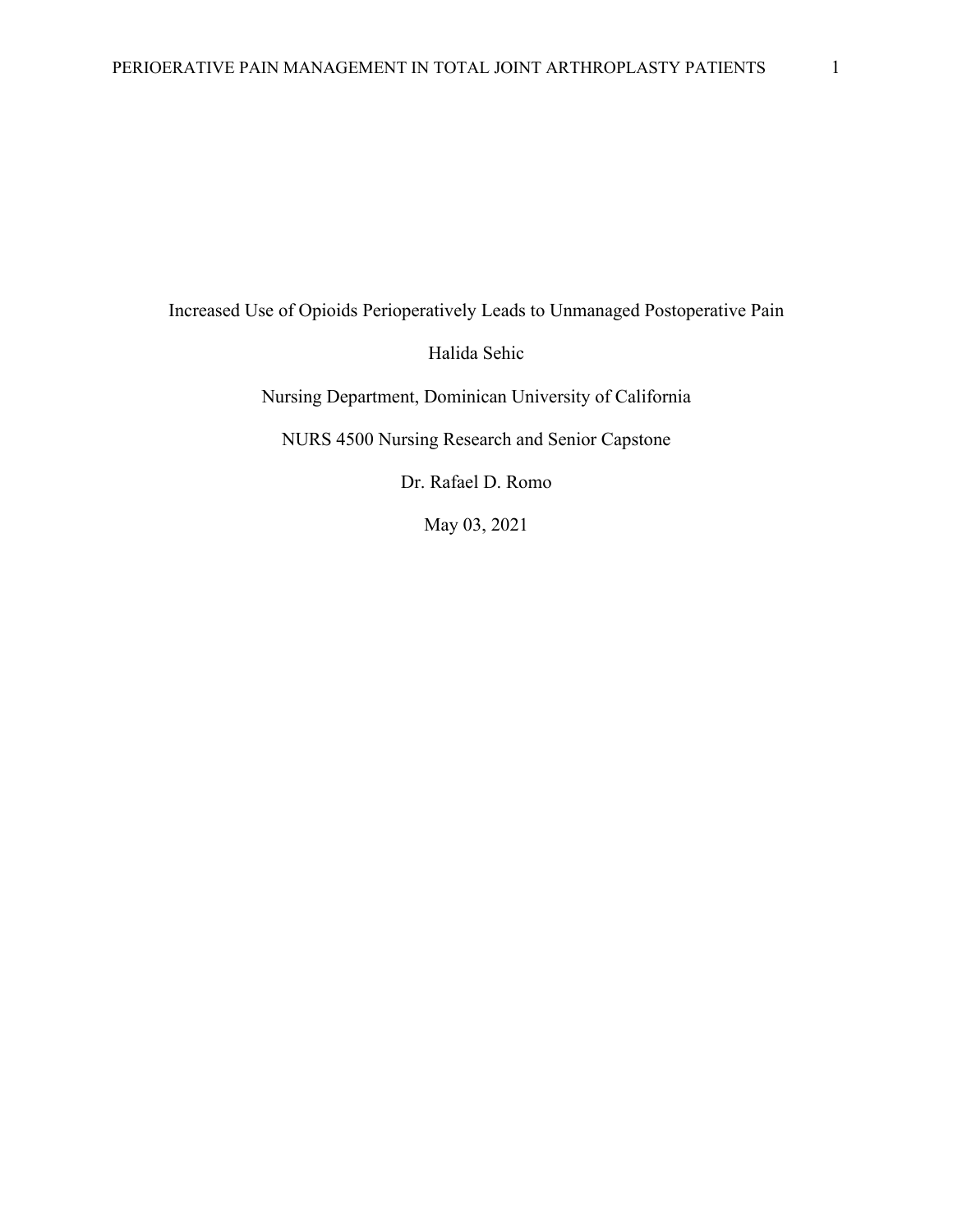#### Abstract

**Background**: Total knee and total hip joint arthroplasty are two frequently preformed surgeries, with 5.2 million total knee arthroplasties performed the United States between the year 2000 and 2010 (Williams et al., 2015). Opioids are widely used to manage pain for patients undergoing total joint arthroplasty. However, use of opioids is associated with undesirable adverse effects, such as nausea and respiratory depression, (Johnson et al., 2011). In postoperative patients following total joint replacement, 75 % of the patients complain of inadequately controlled moderate to severe pain (De Luca et al., 2018). Increased use and overprescribing increase tolerance to opioids and can result in poorly controlled acute post-operative pain leading to chronic pain, impaired mobility, and negative long-term outcomes.

**Aim**: Examine if long term opioid pain management has an impact on early postoperative mobilization, long-term dependence, and overuse of opioid medications after total joint arthroplasty.

**Proposal**: Increased consumption and long-term use of opioids preoperatively can lead to unmanaged postoperative pain. Use of multimodal analgesia and preemptive analgesia can lead to improved outcomes for patients who are undergoing total joint arthroplasty of the knee and hip. The proposed study aims to examine if use of such modalities can have improved long terms outcomes in patients undergoing total joint arthroplasty.

**Methodology**: A review of full text literature was performed on March 11, 2021 using PubMed and CINHAL and Google Scholar through the Dominican University Databases. The keyword terms used were "pain management," "pain control," "total knee arthroplasty," "total hip arthroplasty," and "total joint arthroplasty." The search generated 180 full text articles of which four were used for this research paper.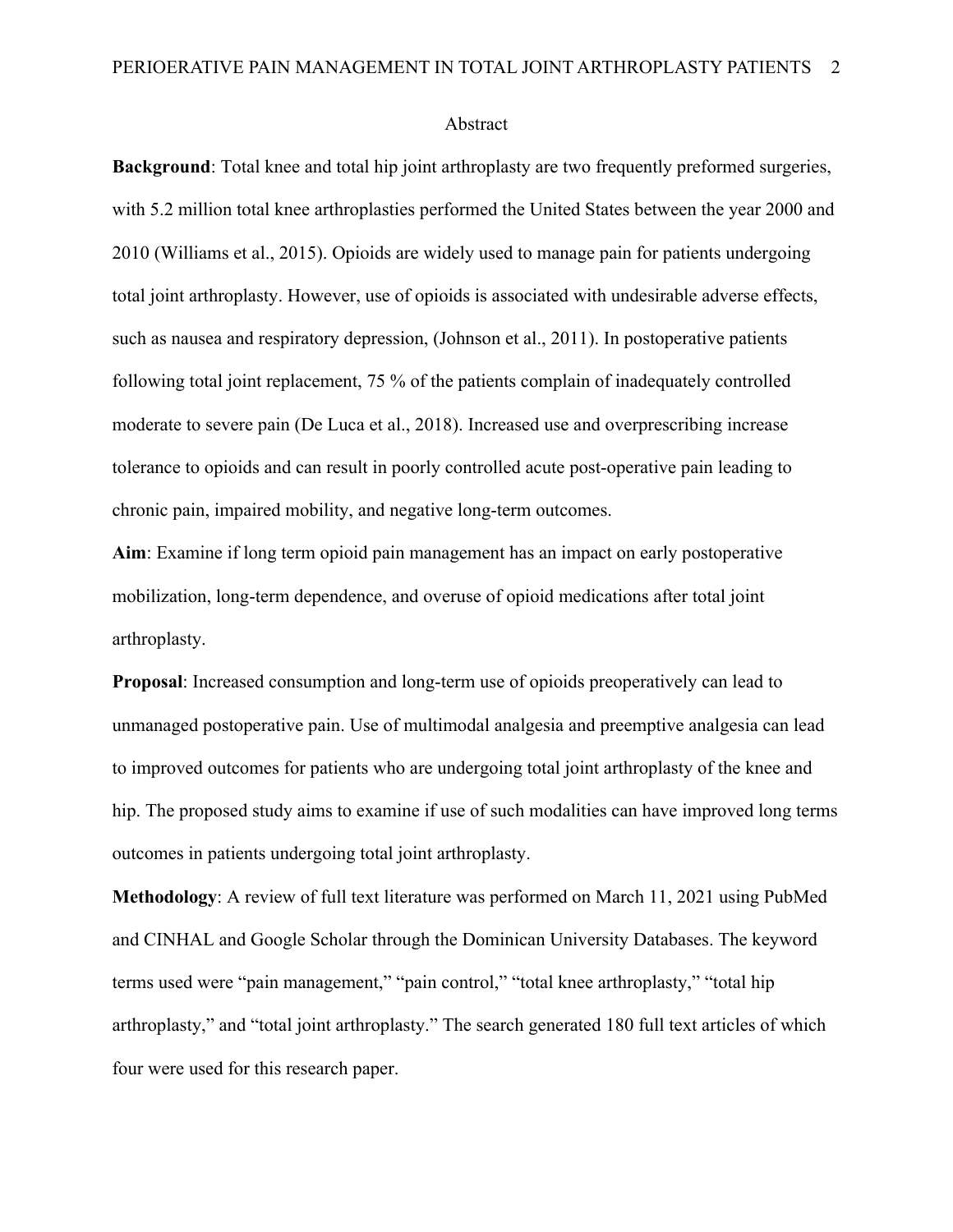**Recruitment strategy:** Inpatient and outpatient post-operative patients undergoing total knee arthroplasty and total hip arthroplasty with moderate to severe uncontrolled pain.

**Measurements:** Using the 36-Item Short Form Health Survey to review impact of health on the participants everyday life. Quality and intensity of experienced pain the McGill Pain Questionnaire will be used. Current Opioid Misuse Measure (COMM) assessment tool will be used to evaluate aberrant medication related behavior, while the opioid consumption and the corresponding daily morphine milligram equivalent amount (MME) will be evaluated at the preoperative period and in the immediate postoperative.

**Analysis:** Participants general demographics will be recorded and means, and standard deviations will be calculated. Proportions will be determined on race, education, and income. A t-test will be used to compare the means of two groups, those who are consuming preoperative opioids and those who are not, to determine whether there is statistical evidence associated with population means and has are significantly different and influences the population of interest.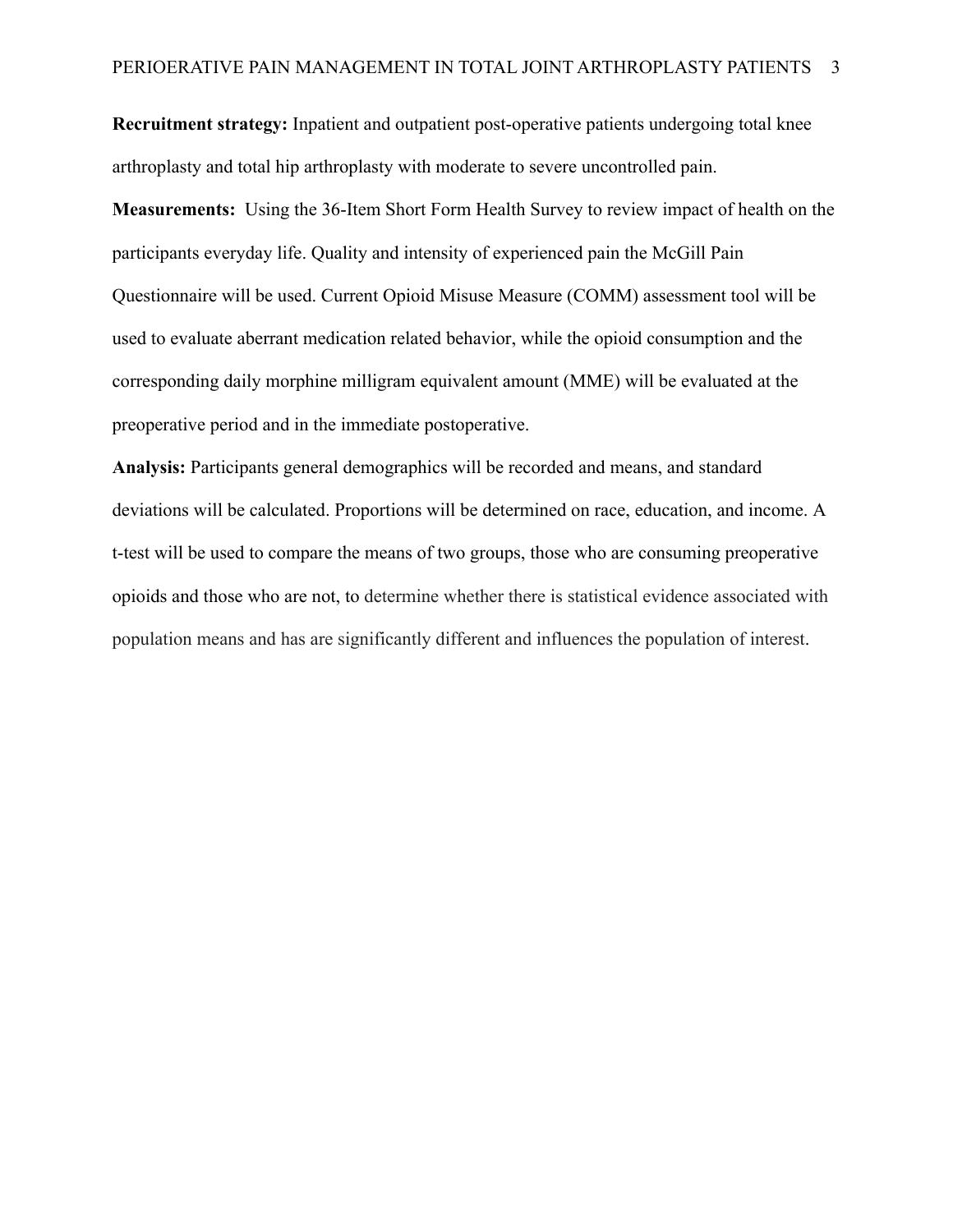#### **Increased Use of Opioids Perioperatively Leads to Unmanaged Postoperative Pain**

Effective postoperative pain management is an essential part of the care for postoperative recovery in surgical patients after total knee and hip joint arthroplasty. Adverse outcomes, such as chronic pain, impaired function, prolonged opioid use, and poor quality of life can lead to mortality and morbidity that can result from inadequate pain control (Gan, 2017). The surgery may result in the suppression of the immune system, due to anesthetic drugs, and is often in proportion to the invasiveness of the surgery performed (Wang et al., 2019). The factors that lead to increased risk is anesthesia duration, number and size of incision, along with complications during surgery and any underlying medical problems (Zambouri, 2007). Effective postoperative pain control and management can lead to improved patient comfort, earlier mobilization and reduced incidence and risk of deep venous thrombosis by allowing increased mobility, and lead to faster recovery without development of chronic pain (Gan, 2017). However, increased use of opioids and overprescribing can lead to increased tolerance and result in unmanaged acute pain (Hah et al., 2017). When pain is poorly managed in the acute postoperative period, patients can develop chronic pain and have impaired mobility, prolonged recovery, increased risk for complications – such a thrombosis and poor mobility, resulting in poor quality of life.

In order to achieve optimal postoperative pain management, lack of knowledge, reluctance, and false concerns about addiction must be recognized (Al-Mahrezi, 2017). Furthermore, the presence and intensity of acute pain during or after surgery is predictive of the development of chronic pain and can be a source of patient dissatisfaction (Al-Mahrezi, 2017). Prescribing methods for peri-operative analgesic are varied and can lead to inadequate pain control. Improper management of post-surgical pain is associated with delay in healing, increase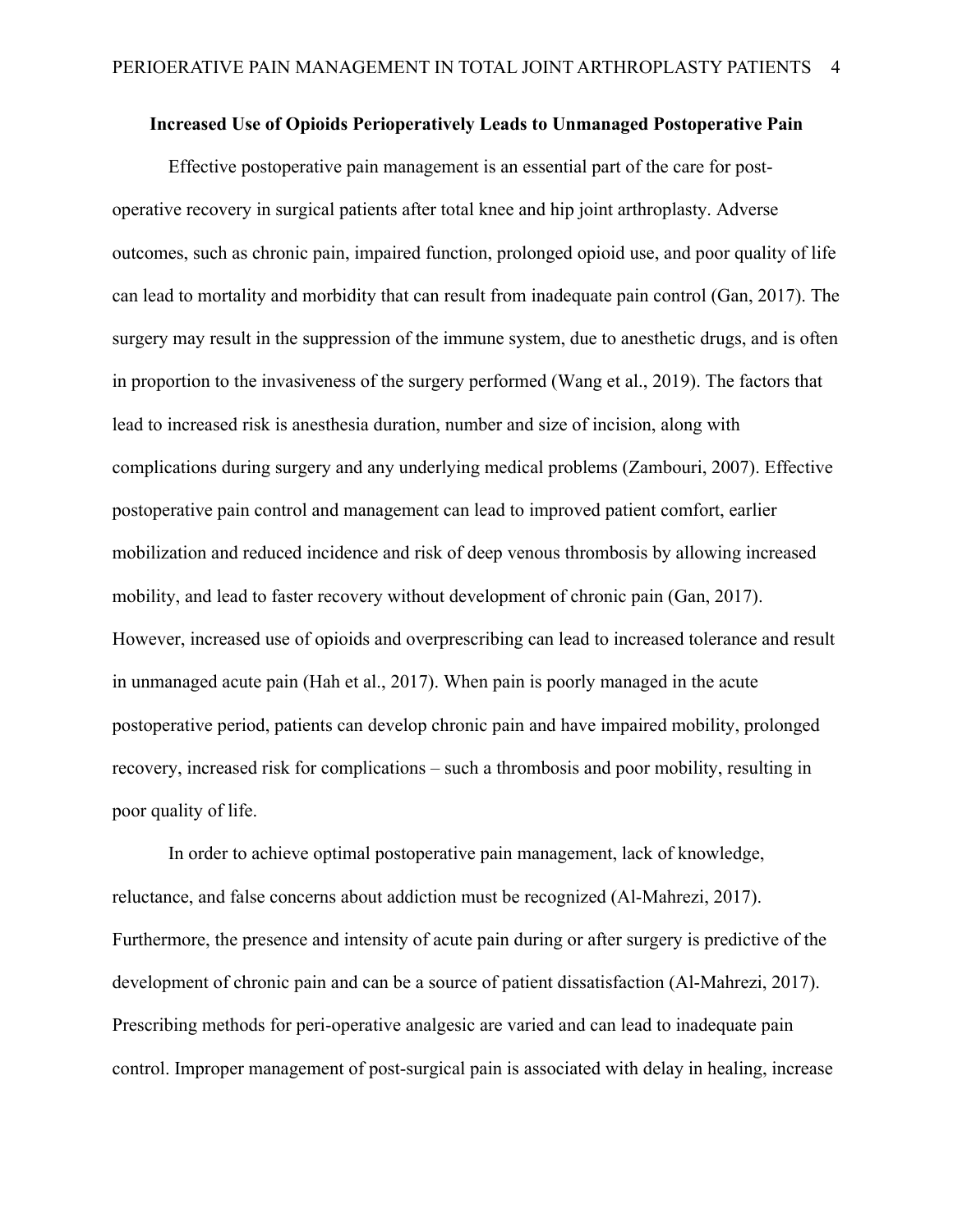in suffering and complication rates, anxiety and sleep-disturbance, and a decrease in quality-oflife post-surgery (Baratta et al., 2014). A study, which included 250 eligible participants, showed that 82% of patients continue to experience acute pain after surgery, with the majority experiencing moderate-to-severe pain (Baratta et al., 2014). Barriers to acute postoperative pain management are related to lack of communication with the patient and fear of opioids with the possibility of addiction post-operatively. Such barriers lead to decreased satisfaction of pain management and furthermore, poor pain control that is associated with an increase in psychological distress, decreased social activities, prolonged rehabilitation, and chronic pain (Sinatra et al., 2002). Often patients lack understanding of the complexity of pain and the need for multimodal pain management (Barrata et al., 2014). Nursing and physician barriers to adequate post-operative pain management are related to inadequate knowledge of pain management regimens, negative attitudes related to opioid use, and poor understanding of complexity of pain and associated side effects (Barrata et al., 2014).

#### **Aim**

Does increased pre-operative opioid use and overprescribing lead to poor post-surgical outcomes in patients undergoing total knee and total hip arthroplasty?

#### **Literature Review**

The full text research articles were found using databases through the Dominican University of California library and included CINAHL, PubMed, and Google Scholar. The search terms used were "pain management," "pain control," "total knee arthroplasty," "total hip arthroplasty," "total joint arthroplasty," and "preoperative opioid use." The search generated 180 full text articles of which four were used for this research paper and are included in this literature review.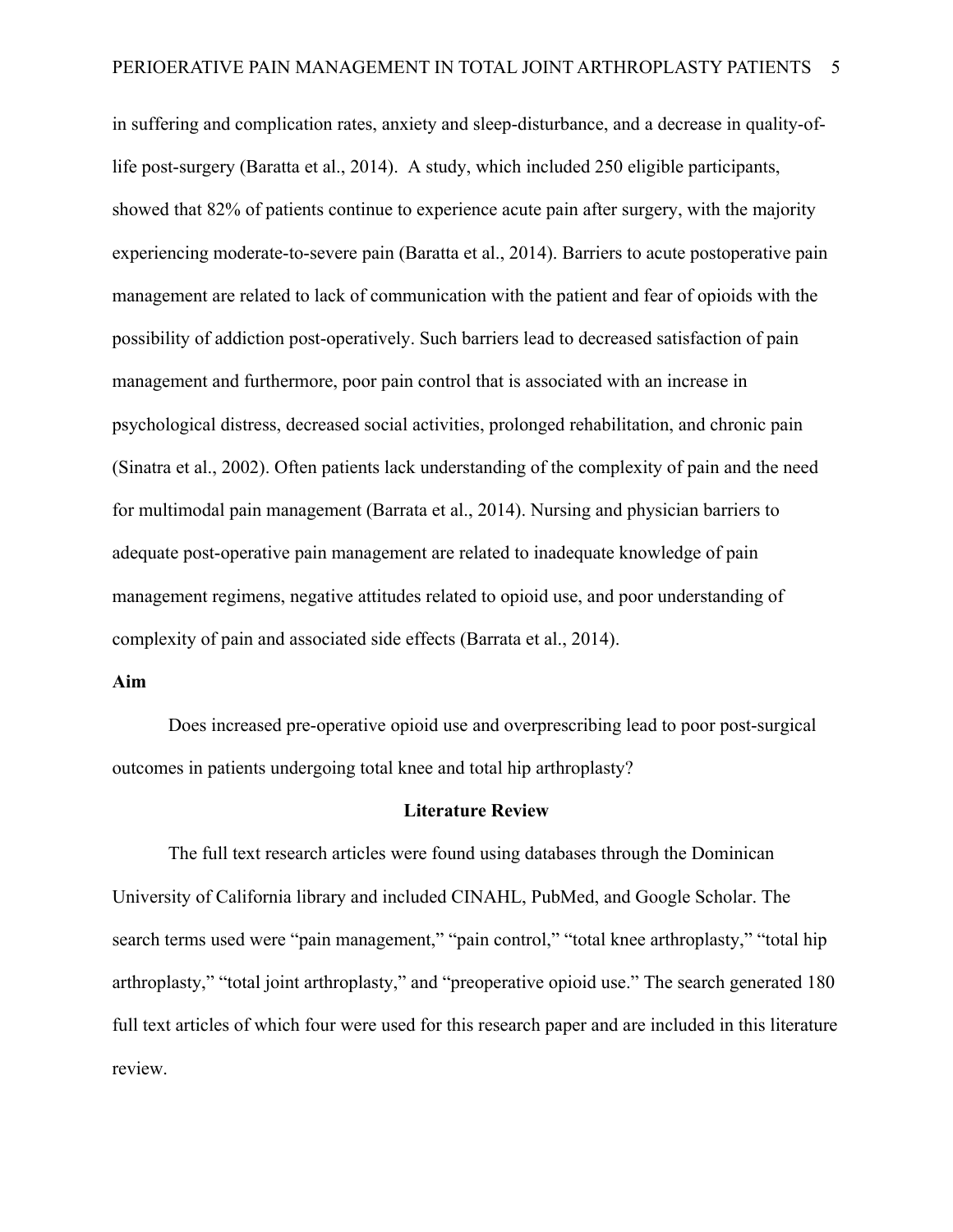The review of relevant literature has been divided into two categories, articles discussing the use of multimodal analgesia and its effect on opioid consumption and articles that demonstrate how increased use of opioids and overprescribing negatively impacts patient recovery and patient satisfaction after total joint arthroplasty of the knee and hip.

#### **Use of Multimodal Analgesia and its Effect on Opioid Consumption**

Thomazeau, et al. (2015) sought to examine how post-operative pain was reflected when patients were not exercised with physical therapy. The study of 109 patients undergoing total knee arthroplasty recorded patient characteristics, preoperative pain intensity, anxiety and depression levels, sensitivity and pain thresholds in response to an electrical stimulus. The goal of the study was aimed at improving consequences related to "nociceptive stimulation postoperatively" and prevent adverse consequences of increased opioid consumption. The study found that opioid requirements vary significantly and are dependent on duration of pain experienced, anxiety levels and are influenced by both pharmacokinetic and pharmacodynamic factors (Thomazeau et al., 2015). Of the 109 patients observed in the study, more than 50 percent suffered from knee pain for longer than five years. Further, the study showed that the mean postoperative pain intensity for patients receiving opioids preoperatively was higher than in those receiving pregabalin and celecoxib post-operatively  $(4.0 \pm 2.0 \text{ vs. } 3.0 \pm (\text{p} < 0.001))$  (Thomazeau et al., 2015). Additionally, the mean postoperative requirement for opioids was higher for patients who were physically inactive at the time of surgery and in those who consumed opioids for pain management prior to surgery (Thomazeau et al., 2015). The study found that anxiety in patients preoperatively would negatively impact pain control post-operatively (Thomazeau et al., 2015).

This suggests that anxiety is predictive for "post-operative pain intensity" and a decrease in use of opioids and multimodal analgesia must be considered when treating patients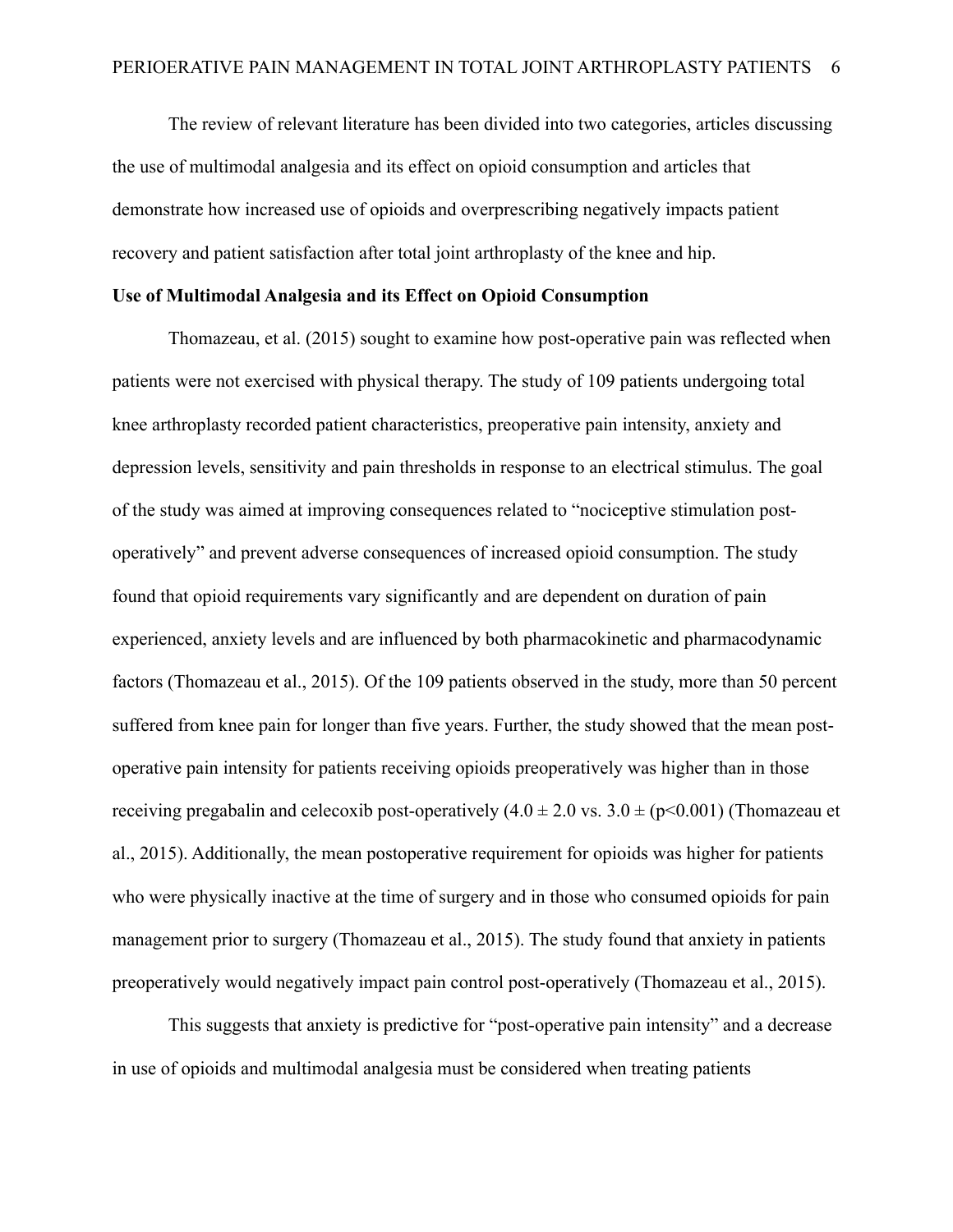undergoing total knee arthroplasty; however, the long-term use of opioids and potential tolerance which could prove problematic for effective pain management postoperatively was not sufficiently addressed in the study. The study did determine that the use of COX-2-selective inhibitors and pregabalin significantly reduced pain intensity and requirement for opioids in the post-operative period; however, due to a low percentage (3 percent) of patients who expressed dissatisfaction with post-operative pain management the study demonstrated that the use of multimodal analgesia in addition to opioids is significantly more effective in treatment of postoperative pain after total knee arthroplasty (Thomazeau et al., 2015).

Jing-wen et al., 2019), determined that 60 percent of the total knee arthroplasty patients experience severe postoperative pain, while 30 percent of postoperative total knee arthroplasty patients experience moderate pain. The study aimed to examine the benefit of multimodal anesthesia and improved postoperative recovery (Jing-wen et al., 2019). Controlling moderate to severe pain postoperatively in total knee arthroplasty patients is imperative in order to promote ambulation and range of motion to decrease prolonged immobility and subsequent complications. The study found that optimally a combination of preemptive analgesia, cyclooxygenase-2 inhibitors, nerve blocks and adequate post-operative analgesia in addition to opioids should be considered in order to relieve severe post-operative pain and decrease longterm dependence on opioids (Jing-wen et al., 2019). Furthermore, the study discovered that mechanisms related to post-operative pain are related to both peripheral and central mechanisms and the use of monotherapy is suboptimal to adequate pain management thus use of multimodal analgesia not only reduces the pain both preoperatively and postoperatively, but decreases opioid dependence and decreases the risk of associated adverse effects resulting in improved patient satisfaction (Jing-wen et al., 2019). Additionally, Jing-wen et al., (2019) discovered that use of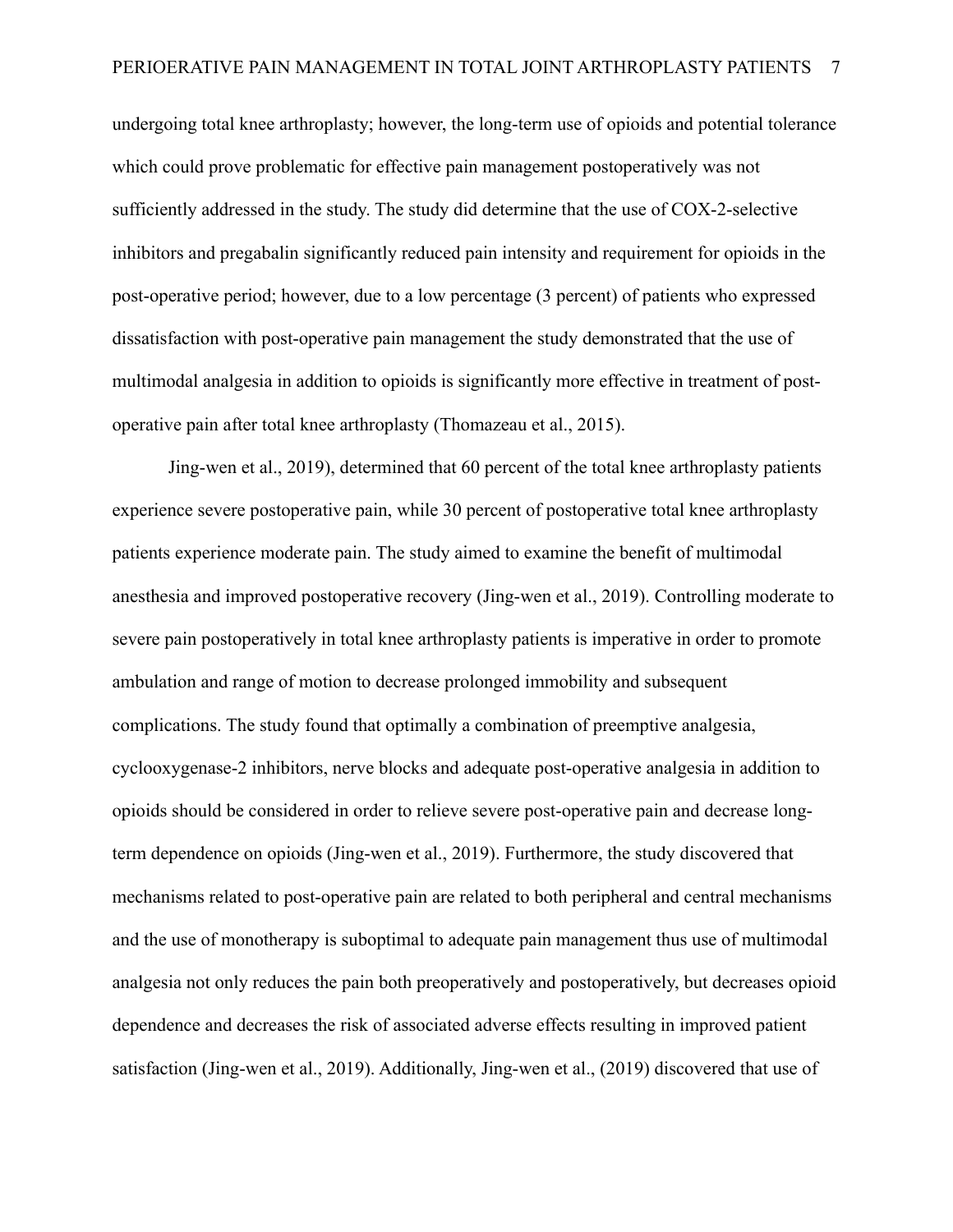preemptive analgesia reduces the risk of hypersensitivity and aids in pain reeducation postoperatively. Most importantly, chronic use of opioids in the pre-operative period results in tolerance and leads to decreased pain relief postoperatively and subsequently an increased requirement for opioids (Jing-wen et al., 2019). The study also found that the use of local infiltration anesthesia with liposomal bupivacaine decreased pain post-operatively (19.7 mg vs 84.9 mg,  $P = 0.0048$ ) reduced opioid consumption in the post-op period and prolonged time to rescue opioids without adverse effects (Jing-wen et al., 2019).

These studies demonstrate that long-term opioid use increased the potential for tolerance which can lead to unmanaged preoperative and postoperative pain in patients that are undergoing total joint arthroplasty of the hip or knee. Using preemptive analgesia can help reduce the risk of increased opioid use in patients scheduled to undergo total joint arthroplasty. Additionally, utilization if cox-2 inhibitors can reduce the use of opioids. Utilization if multimodal analgesia postoperatively can aid in better postoperative pain management that can reduce the risk of uncontrolled pain and result in better patient outcomes postoperatively.

# **Increased Use of Opioids and Overprescribing Negatively Affects Patient Recovery and Satisfaction Post-Operatively**

Ruddell et al., aimed to examine if larger opioid prescriptions after total joint arthroplasty are associated with an increased risk of dependence. The study found that total hip arthroplasty patients had higher opioid tolerance than those who underwent total knee arthroplasty (25.3 % vs. 14.6  $\%$ ,  $p = 0.004$ ; however, the total knee arthroplasty patients showed a prolonged opioid use in the post-operative period (37.9% vs 17.2,  $p < 0.001$ ). The initial outpatient dose prescribed postoperatively was related to prolonged use of opioids (OR 1.286, 95% CI, 1.002 to 1.654; p =0.049) for a 1 standard deviation increase of 332.0 in the initial MMEs for total hip arthroplasty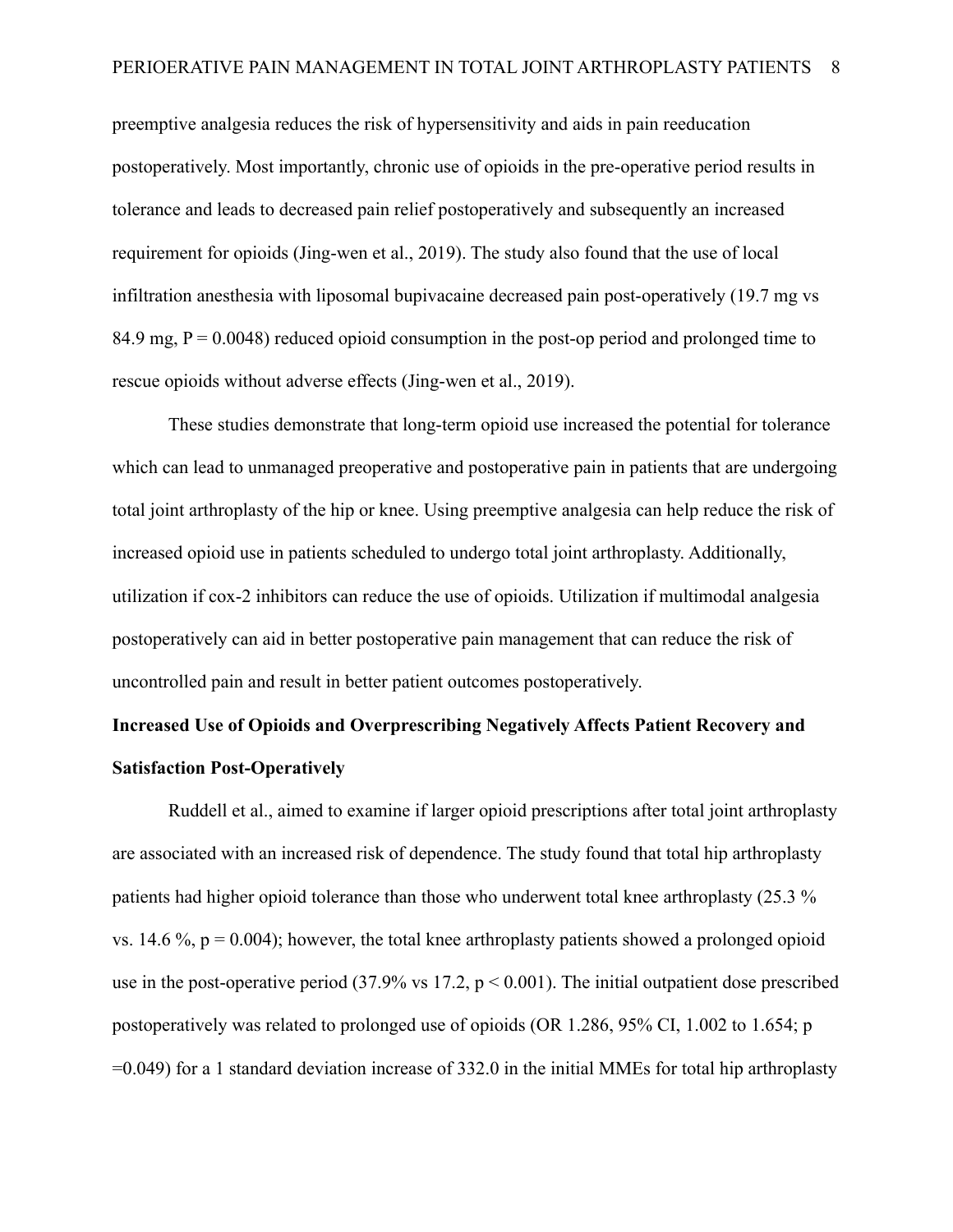patients, and for the total knee arthroplasty patient group (OR 1.248, 95% CI, 1.001 to 1.558;  $p =$ 0.049) for a one standard deviation increase of 292.5 in initial MMEs (Ruddell et al., 2021).

The study also revealed increased odds of prolonged opioid use associated with quantity of opioids administered during the inpatient period (OR 1.523, 95% CI, 1.183 to 1.961;  $p =$ 0.001) for one standard deviation increase of 105.9 inpatient MMEs for total hip arthroplasty and (OR 1.466, 95% CI, 1.165 to 1.845;  $p = 0.001$ ) for a 1 standard deviation increase of 96.3 inpatient MMEs for TKA (Ruddell et al., 2021). It was also discovered that there is a dose dependent correlation between the initial prescription of opioids and the total opioid quantity filled by patients in the prolonged and chronic postoperative period (Ruddell et al., 2021).

Schlosser et al., (2020) in the retrospective metanalyses aimed to examine the relationship between opioid use and post-operative length of stay and the readmission rates for patients who have undergone hip and knee arthroplasty. Furthermore, the aim was to examine the enhanced surgical recovery protocols that include multimodal pain management as a key process (Schlosser et al., 2020). The study found that the patients receiving treatment with lower doses of opioids had shorter median length of stay ( $p < 0.001$ ) and that this earlier discharge had no negative impact on readmission rates. Patients that were discharged on day one and received a lower (MME) per day than those who were not discharged (32.5 [IQR: 19.0–50.0] versus 45.0 [26.7–71.2],  $p < 0.001$ ) (Schlosser et al., 2020). The study found that patients discharged on day two had similar results  $(43.5 \, [26.0 - 67.0]$  versus  $48.0 \, [27.5 - 77.0]$ ,  $p < 0.001$ ), but not for those discharged on day three (Schlosser et al., 2020). The number of opioids used following joint arthroplasty is associated with discharge date and with lower amounts of opioid used and are linked to the probability of earlier discharge for both days one and two (Schlosser et al., 2020).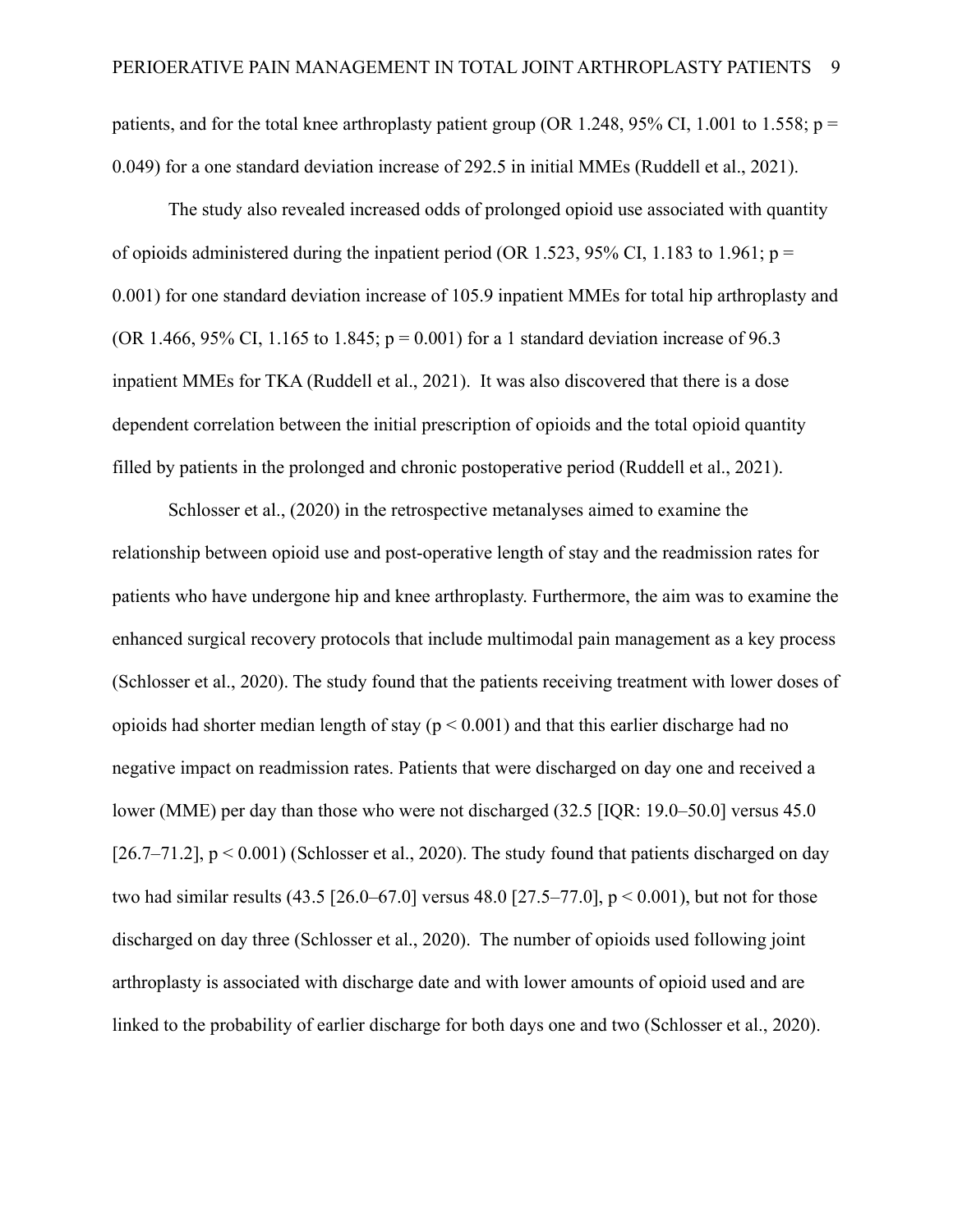According to the study, the amount of opioid dose per day is found to be the strongest predictor of earlier discharge date (Schlosser et al., 2020).

In conclusion, the study discovered that the probability of an earlier discharge following joint arthroplasty and a decreased chance of readmission is associated with use of lower amounts of opioids following surgery (Schlosser et al., 2020).

Larger doses of opioid and prolonged use have been shown to be associated with increased pain and tolerance postoperatively in patients that are undergoing total joint arthroplasty of the hip or the knee. Additionally, prolonged use of opioids is associated with quantity of opioids prescribed and administered during the hospitalization period. Patients who consumed lower doses have been found to be discharge home sooner than those who consume larger doses. Increased doses were not only found to be associated with longer hospital admissions, but also higher readmission rates.

#### **Theoretical Framework**

The aim of the proposed study is to examine if opioid pain management has an impact on early postoperative mobilization, long-term dependence and overuse of narcotic medications after total joint arthroplasty. To address this gap the biopsychosocial model is used to address the underlying pain perception. This model allows for optimal foundation that is comprehensive and tailored for specific patient needs. Chronic pain is a debilitating and widespread condition that affects millions of individuals worldwide. In 2015, more than 25 million Americans reported experiencing chronic and consistent pain daily (Nahin, 2015). The differences in how patients experience and communicate the experience can result in varying treatment due to physician interpretation of the patient experience report (Beavers et al., 2016). The difficulties in treatment and assessment of pain has led to overprescribing of opioids that does not result in treatment of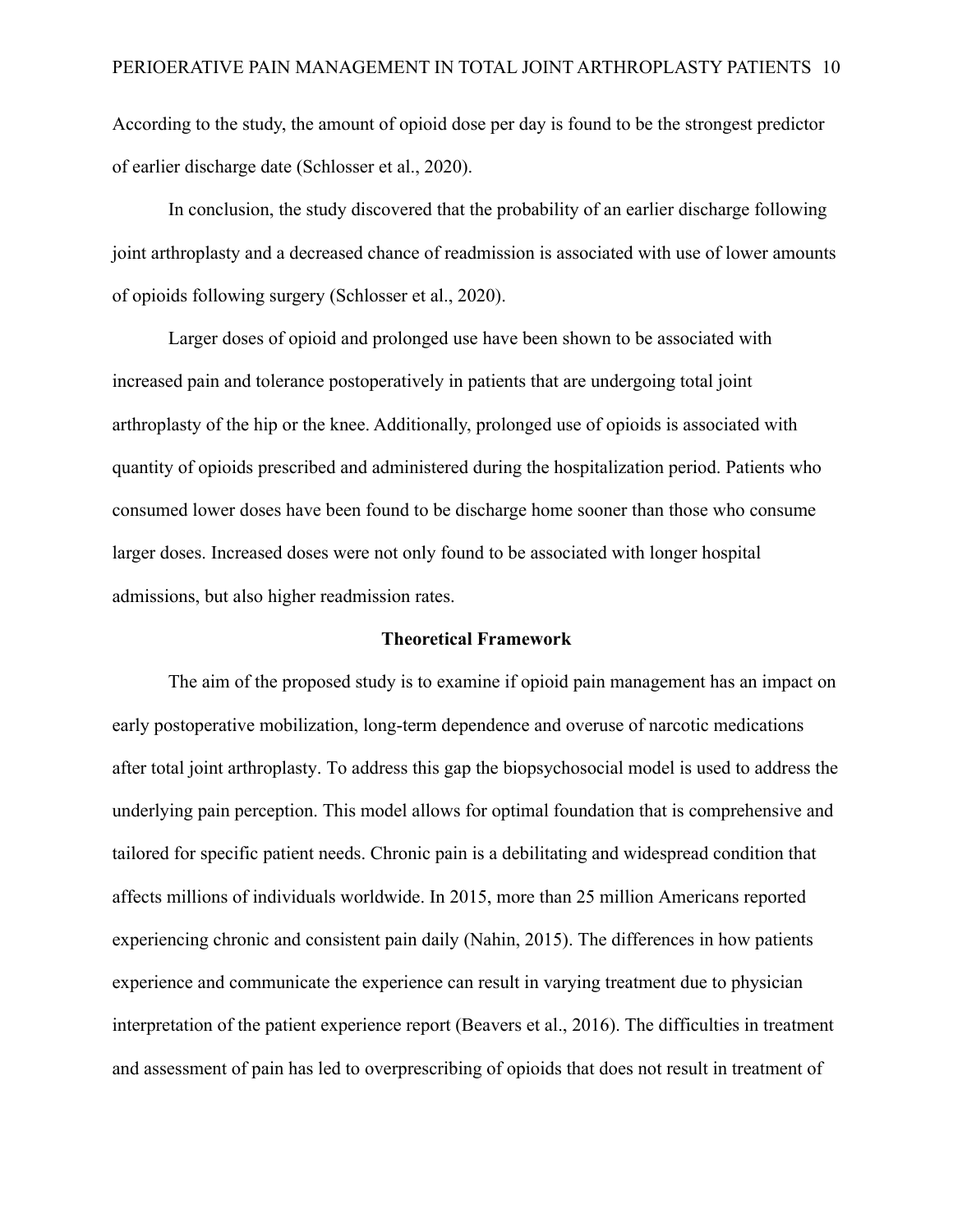the underlying causes of pain. Opioids, which are highly addictive and present associated negative outcomes such as misuse and overuse.

The experience of chronic pain encompasses unpleasant experiences, both physical and emotional, associated with actual or potential damage. In acute conditions, the pain is resolved when the problem is addressed and treated; however, chronic pain requires continuous monitoring and treatment with multiple approaches (Beavers, 2015). The biopsychosocial model focuses on treating the individual as a whole and integrates both the mind and the body and acknowledges the biological, psychological, and social components that are associated with the pain experience. It also places an emphasis on illness and how one lives with or responds to the condition and related symptoms (Beavers et al., 2016). Figure 1 gives a brief overview of the biopsychosocial mode (Liebson et al., 2020).



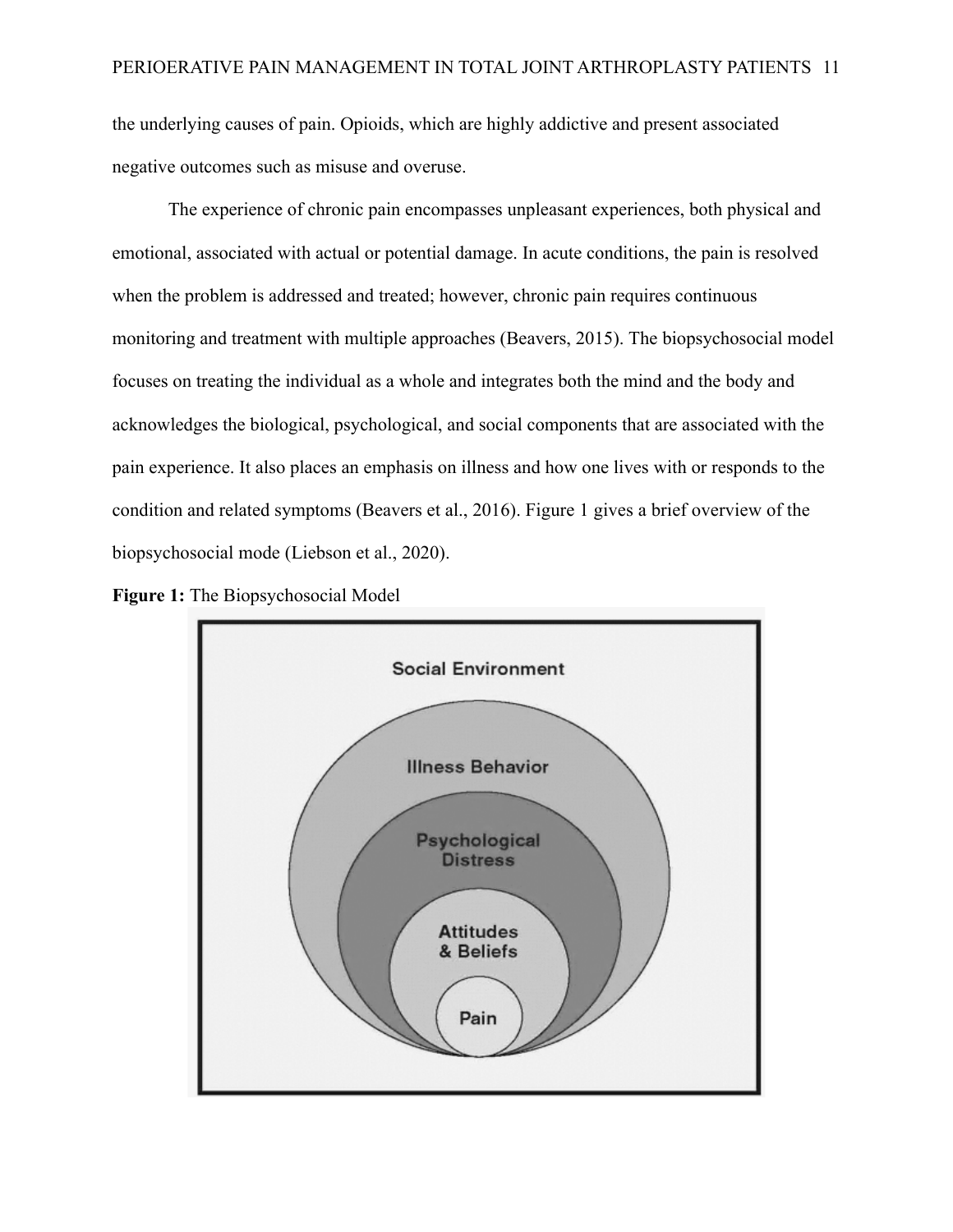This theory posits that pain is not simply a neuropsychological phenomenon, but rather depends on both social and psychological factors such as culture, family, nociceptive stimuli and environment which influence pain perception leading to an impact on an individual's response to pain and associated behaviors (Dekkers et al., 2018). Johnson et al., (2013), defines acute pain management as a complex process involving activation of nociceptors, chemical mediators and inflammation (Johnson et al., 2013). The study further explains that pain medication is used to target each of the key elements within the pain pathway and eliminate or reduce the sensation of pain (Johnson et al., 2013). The authors explain that pain management should begin prior to the trauma or injury of the tissues, when possible, and continue throughout the perioperative period in order to appropriately manage pain and improve both clinical outcomes and satisfaction for the patient (Johnson et al., 2013). However, some research suggests that early use of opioids for pain management leads to impaired post-operative function and long-term pain (Goplen at al., 2019).

#### **Design**

### **Methodology**

Prospective cohort study to examine long term opioid use preoperatively and associated negative effects of pain control in the postoperative period of patients undergoing total joint replacement of the hip or knee. Using quantitative data, the study will examine self-reported preoperative opioid consumption, actual post-operative opioid consumption, and self-reported pain. Patient-reported outcome measures will be assessed at in the immediate post-operative period and at three, six, and twelve months postoperatively. The patient pain experience will also be examined.

#### **Site and Sample**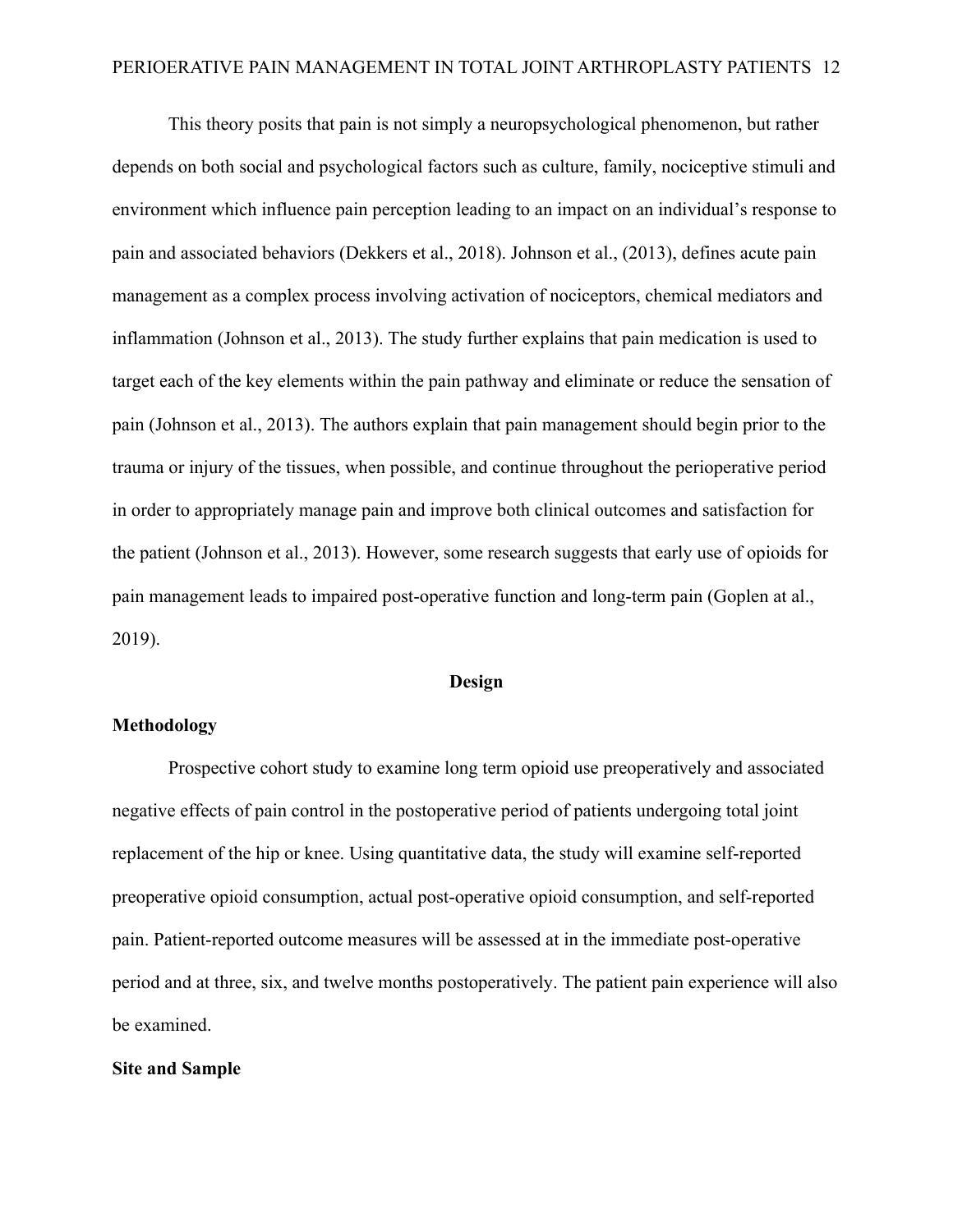I will target a sample of 500 post-operative total hip and knee joint replacement patients, ten participants per variable (Independent Variable, Dependent Variable, covariates) per stratified group (those that use and those that do not use pre-operative opioids) by using the California Joint Replacement Registry (The Joint Commission, 2020). Patients will be given a survey during the immediate postoperative period to examine preoperative opioid consumption and the corresponding daily morphine equivalent amount and postoperatively at three months, six months, and twelve months.

#### **Inclusion Criteria**

The inclusion criteria for this study will be patients who scheduled to undergo primary total hip or total knee arthroplasty. Additionally, patients who are prescribed preoperative opioids for pain management of end-stage osteoarthritis and compared with those that were not prescribed opioids preoperatively for end-stage osteoarthritis will be included. Patients who are scheduled for a total joint replacement of the hip or of the knee due to end-stage osteoarthritis will also be included in this study. And finally, patients who are between the ages of 55 and 85 years old and scheduled for total joint arthroplasty of the knee or hip for treatment of end-stage osteoarthritis will fall in the inclusion criteria.

#### **Exclusion Criteria:**

The exclusion criteria for this study will include Rheumatoid Arthritis, which has an increased risk of complications. These include increased risk for infection due to compromise to the systemic immune system, impaired wound healing resulting from impaired skin integrity or frail skin, and peroneal nerve injury caused by overcorrection of severely deformed knees. Postoperative stiffness is more common due to generalized muscular weakness and disability (Goodman, 2014). Additionally, patient scheduled for Revision total joint arthroplasty of the hip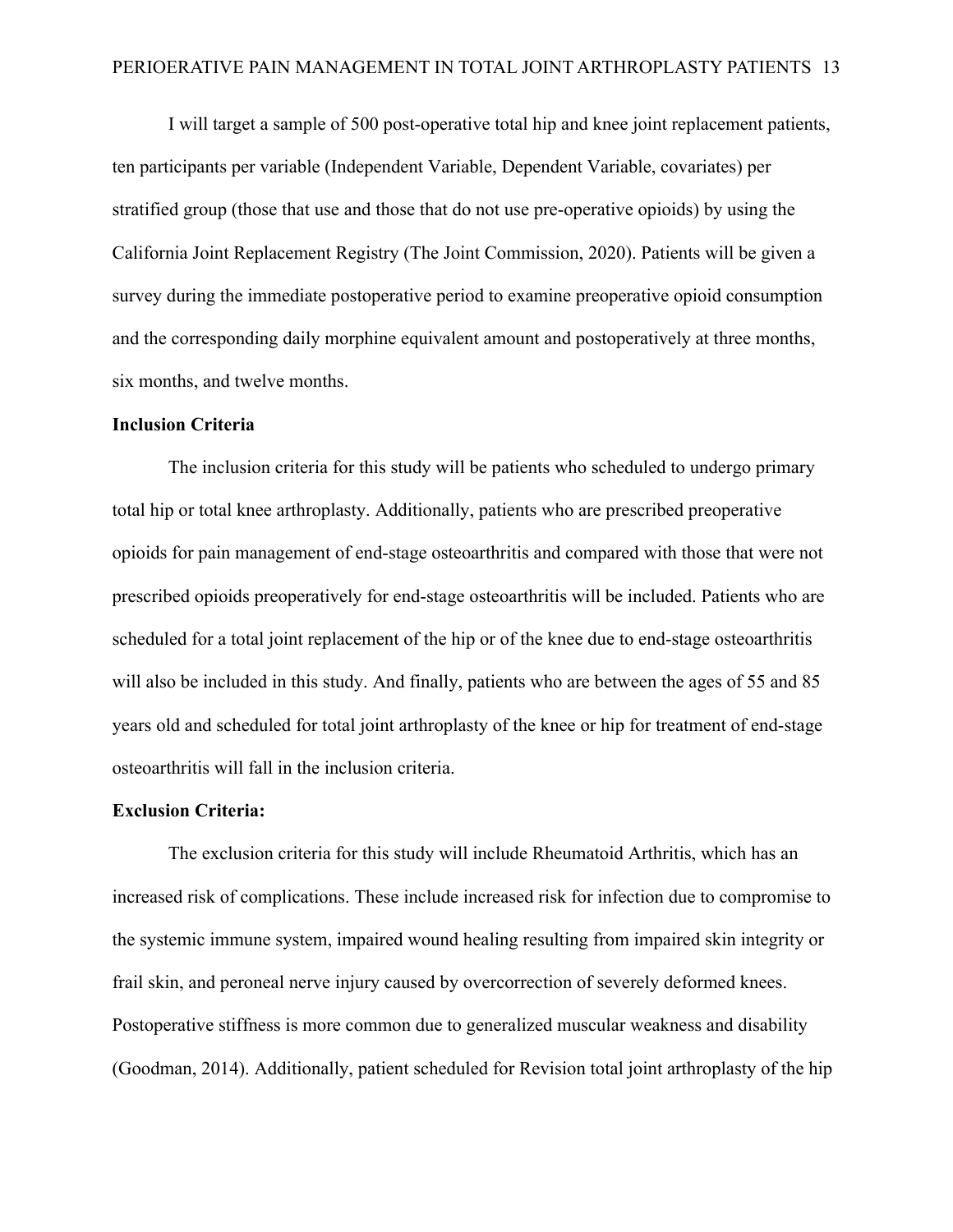or the knee as such procedures are associated with higher rate of infection and complications (Badarudeen et al., 2017). Patients with significant cognitive impairment such that they cannot self-report or consent and those with significant clinical anxiety disorder will also be excluded from this study.

#### **Protocol**

The access to the total joint registry will be obtained through the Joint Commission and American Academy of Orthopedic Surgeons. A chart review of patient clinical information will be performed. Potential subjects will be contacted, and an invitation will be sent with a response card. Thirty days will be allowed for response and follow-up with a second invitation with a response card will be sent if a response has not been received. After a third invitation, 30 days will be permitted for a response. If no response, the potential subject will be removed from list. The subject will be screened the for clinical appropriateness for participation in study. All subjects must meet inclusion. Any subjects that fall within the exclusion criteria will be removed. Subjects who meet the inclusion criteria will be enrolled and the consent will be reviewed with the subjects. We will ensure that subjects understand that participation is voluntary. The measurement survey tools will be administered to the subjects, data will be obtained, and recorded. Recruitment is 500 participants, and the study is estimated to complete enrollment within six months from the initiation. If enrollment of 500 participants is not met the study will adjust participation of subjects accordingly.

#### **What will you do to preserve privacy?**

Participants will sign informed consent and can end participation at any point during the study. Records will be secured using secure password protected files. Only members of the research team will be permitted access to the passwords. Encryption will be used when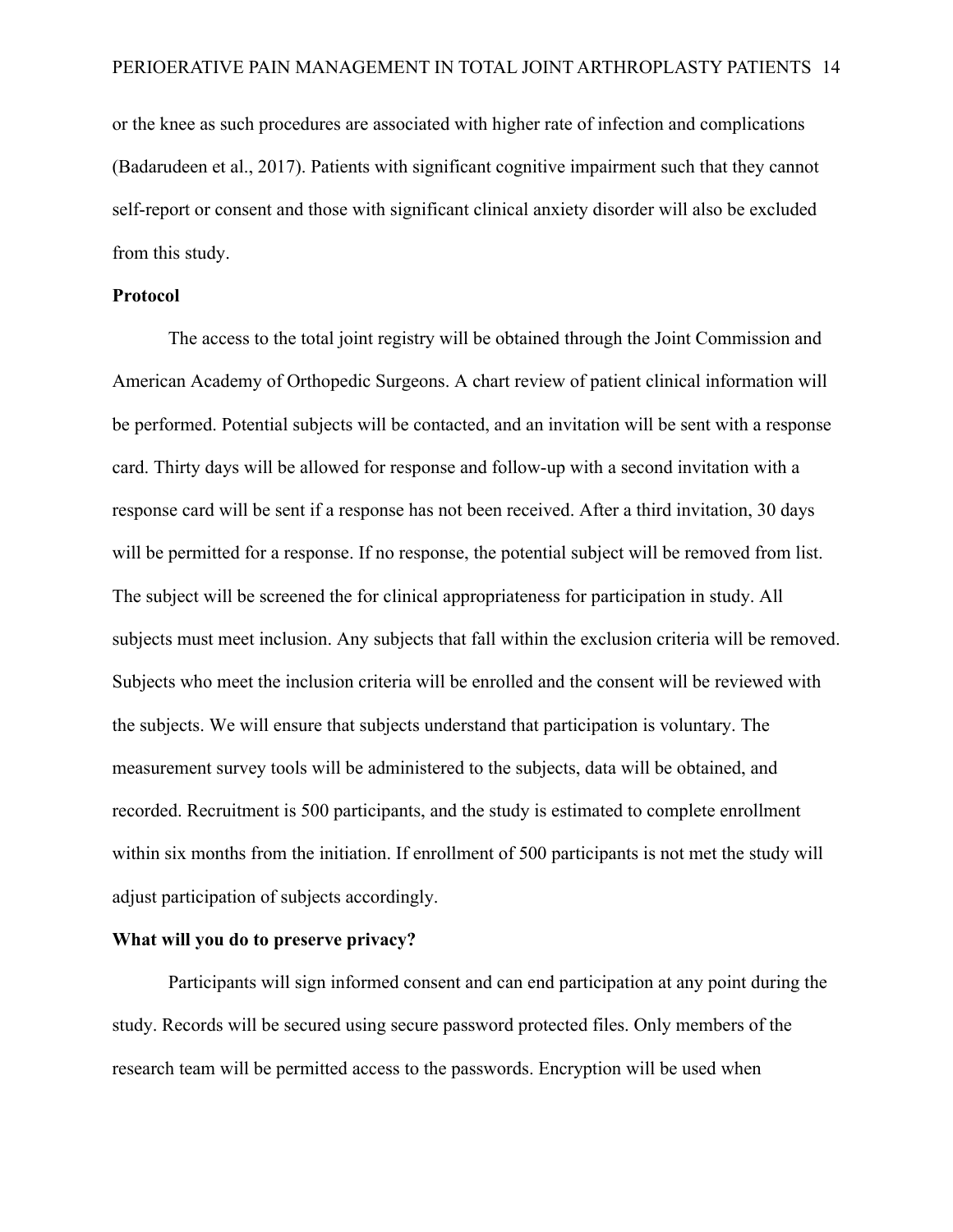information is sent and communicated over the internet and through email. Participants will be assigned alpha numeric codes and names will not be used. Physical files and information will be kept in locked cabinets to which only members of the research team are granted access.

## **Measurement/Tools**

Demographic survey will be administered for age, gender, education, income, race and ethnicity, history of employment, and chronic conditions (such as diabetes, heart conditions, or lung disease). The 36-Item Short Form Health Survey (SF-36), developed by the Boston Health Research Institute (1991), will be used to assess impact of health and quality of participants lives. The SF-36 questionnaire Cronbach alpha exceeds 0.70 for internal consistency and reliability, a *P*-value of  $\leq$  0.05, and correlation coefficient ( $r$   $>$  0.50), meeting the recommended level (Zhang, 2012).

The McGill Pain Questionnaire (1975) (r: 0.43-0.88, *P*<0.001) will be used to assess pain severity, quality, and intensity of experienced pain which produces  $(K=0.97)$  validity statistic, Cronbach's alpha of 0.88 and 0.90 and interclass correlation class coefficient 0.73 to 0.90 (Kachooei, 2015). Using the Current Opioid Misuse Measure (COMM), a 17-item questionnaire designed to identify patients who may be misusing their prescription opioids. The questionnaire will be designed to identify the likelihood of aberrant drug-related behaviors with higher scores representing increased risk (PLR, 2.77 [95% CI, 2.06 to 3.72), while lower scores on the COMM are consistent with decreased likelihood of abuse (NLR, 0.35, 95% CI, 0.24 to 0.52]) (Chou et al., 2009). The quantity of daily opioids used will be assessed by converting the daily dosage of opioids consumed to Milligram Morphine Equivalent (MME), which is the value that will be assigned to opioids to represent the relative potency. The outcome of interest is post-operative pain, which will be measured using The McGill Pain questionnaire. The independent (exposure)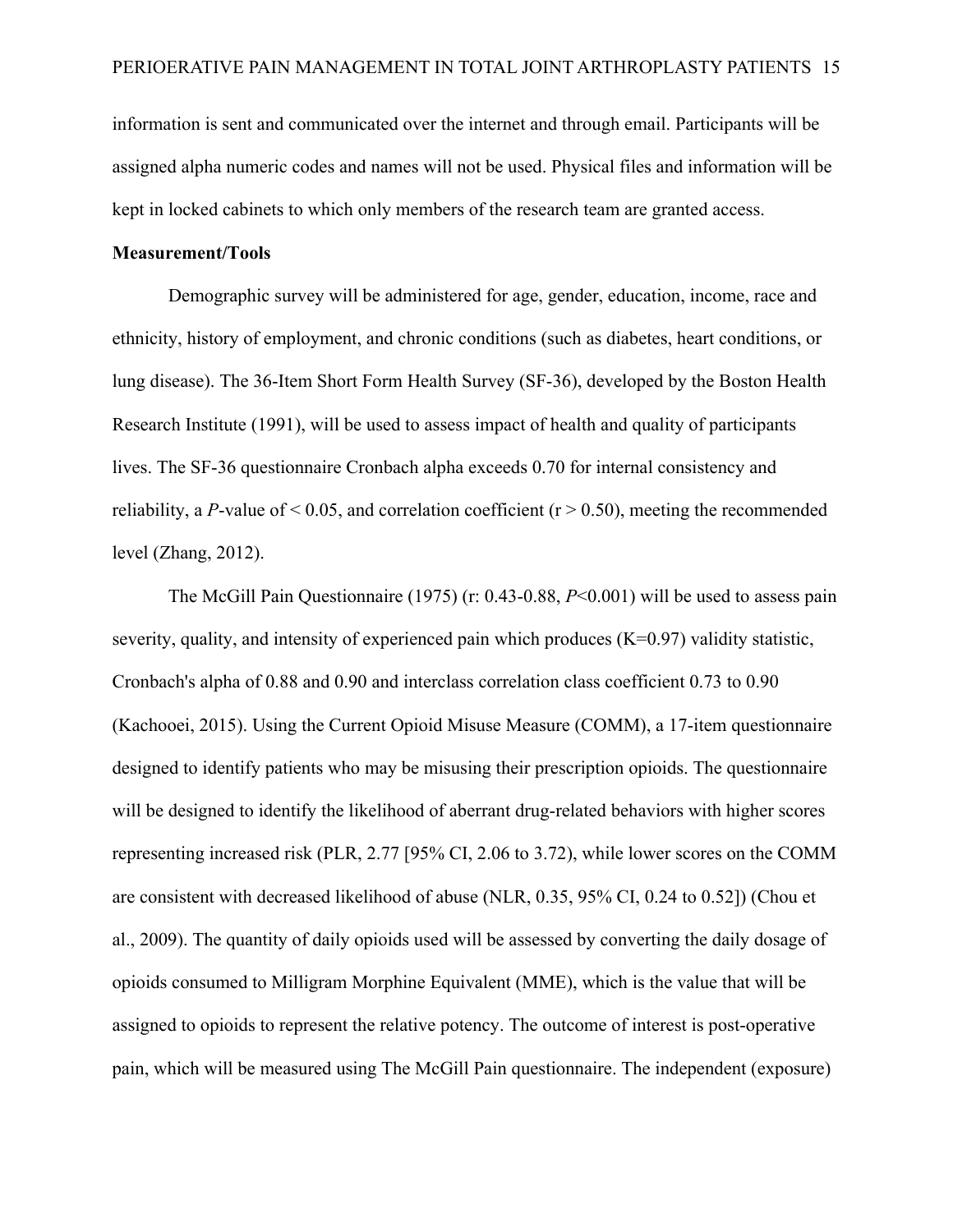variable is the use of pre-operative opioids, measured using Milligram Morphine Equivalent. Covariates of interest examined will be history of smoking, use of daily simple analgesics (NSAIDs), body mass index (BMI) and duration of wait for surgery. Smoking leads to greater loss of cartilage and can result in more pain (Amin, 2007). High BMI poses a significant risk for osteoarthritis (Zheng, 2015). All participants will respond to a demographic survey that will determine age, meeting the requirement of research study, gender, income, race, and ethnicity. Pre-operative opioid use (independent variable) will be determined by converting current cumulative intake of any medication in the opioid class over a twenty-four-hour period and converting to MME, which is an equivalency factor to measure a dose of morphine that is equivalent to the ordered opioid, (95% confidence interval, -13.96 – 1 4.56) (Heins, 2020). The post-operative analgesia and type of analgesia (dependent variable) will be recorded by reviewing the electronic medication administration record and converting any medication administered in the opioid class to MME.

#### **Analysis**

A correlational design will be used to determine a relationship between use of opioids preoperatively and determine the possible negative outcome on long-term opioid dependence and chronic pain. Additionally, if use of multimodal analgesia and short-term opioid use has a positive outcome on postoperative patient recovery after total joint arthroplasty of the hip and knee in relation to early mobility, decreased incidence of venous thromboembolism, decreased pain and patient postoperative satisfaction and quality of life after surgery.

Means and standard deviations will be calculated on age and years of educations. Proportions will be determined on race, education, and income. A t-test will be used to compare the means of two groups, those who are consuming preoperative opioids and those who are not,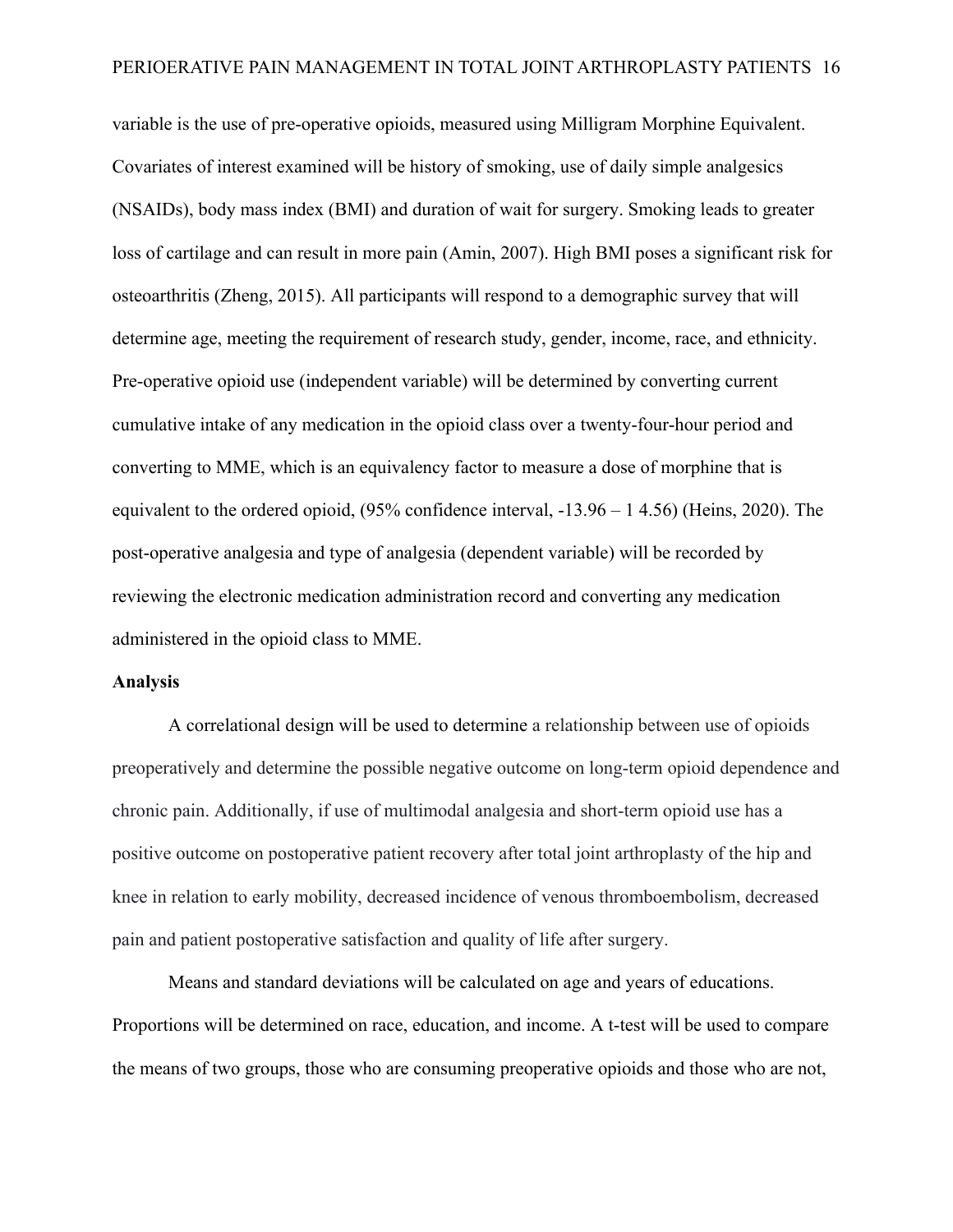in order to determine whether there is statistical evidence associated with population means are significantly different and has an effect on the population of interest. The t-test will allow to make comparison between the two independent groups, those that are consuming preoperative opioids and those who are not allowing for determination to be made regarding which variable levels have the most significant impact on the association (Fain, 2017). A p-value of less than 0.05 will be considered statistically significant. A t-value of 0.95 for a confidence interval will be used (Fain, 2017).

A demographic survey will be administered for age (years) where a mean will be determined, gender (female; male; transgender female; transgender male; prefer not to answer), education where a mean years of schooling will be determined  $(12<sup>th</sup>$  grade or less; graduated high school or equivalent; some college, no degree; associate degree; bachelor's degree; post-graduate degree), median income (\$20,000 or less; \$20,000 to \$34,999; \$35,000 to \$49,999; \$50,000 to \$74,999; \$75,000 to \$99,999; \$100,000 and over), race and ethnicity (Hispanic/Latino; Hawaiian/Pacific Islander; White; Black/African-American; Asian; Native American/Alaska Native, and employment (employed full-time; employed part-time; seeking opportunities; retired; prefer not to say).

The 36-Item Short Form Health Survey (SF-36). The SF-36 questionnaire Cronbach alpha exceeds 0.70 for internal consistency and reliability, a  $P$ -value of  $\leq$  0.05, and correlation coefficient ( $r > 0.50$ ) (Zhang, 2012).

Pre-operative opioid use (independent variable) will be determined by converting current cumulative intake of any medication in the opioid class over a twenty-four-hour period and converting the amount to MMEs (95% confidence interval, -13.96 – 1 4.56) (Heins, 2020).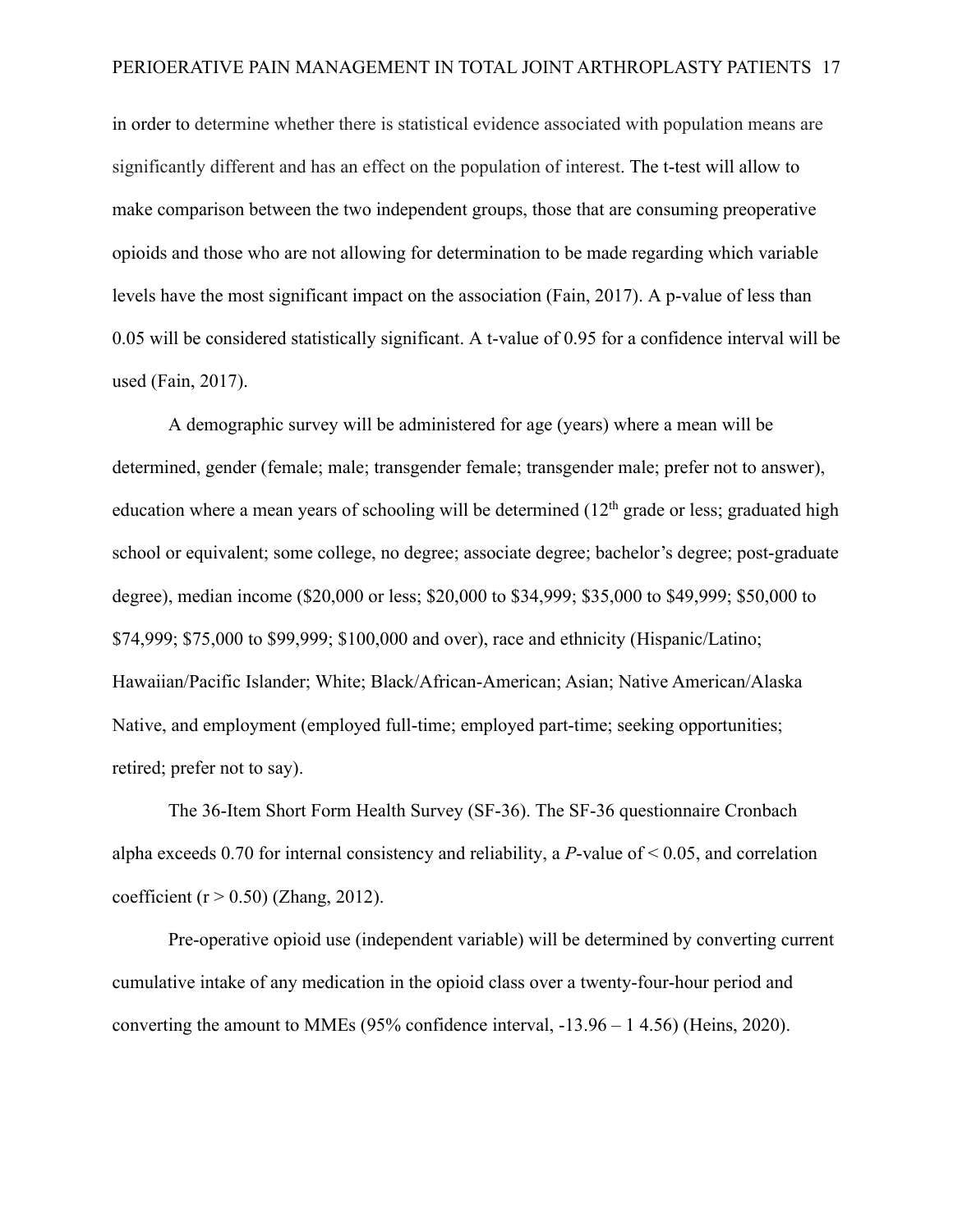The post-operative analgesia (dependent variable) and type of analgesia will be recorded by reviewing the electronic medication administration record and converting any medication administered in the opioid class to MMEs 95% confidence interval, -13.96 – 1 4.56) (Heins, 2020).

Chronic conditions, such as diabetes, heart conditions, or lung disease will be used as covariates to improve the accuracy of the model and may significantly affect the final analysis results as the participants of different demographics and populations may have different outcomes.

Pain intensity will be measured using the McGill Pain Questionnaire (1975) (r: 0.43- 0.88,  $P<0.001$ ) which will be used to assess pain intensity of  $(K=0.97)$  validity statistic, Cronbach's alpha of 0.88 and 0.90 and interclass correlation class coefficient 0.73 to 0.90 (Kachooei, 2015).

Pain quality will be measured using the McGill Pain Questionnaire (1975) (r: 0.43- 0.88,  $P<0.001$ ) to assess pain quality of experienced pain which produces (K=0.97) validity statistic, Cronbach's alpha of 0.88 and 0.90 and interclass correlation class coefficient 0.73 to 0.90 (Kachooei, 2015).

The (COMM) will be used to identify opioid prescription misuse behavior. The likelihood of aberrant drug-related behaviors with higher scores representing increased risk (PLR, 2.77 [95% CI, 2.06 to 3.72), while lower scores on the COMM are consistent with decreased likelihood of abuse (NLR, 0.35 [95% CI, 0.24 to 0.52]) (Chou et al., 2009).

A correlational design will be used to determine a relationship between use of opioids preoperatively and determine the possible negative outcome on long-term opioid dependence and chronic pain. Additionally, if use of multimodal analgesia and short-term opioid use has a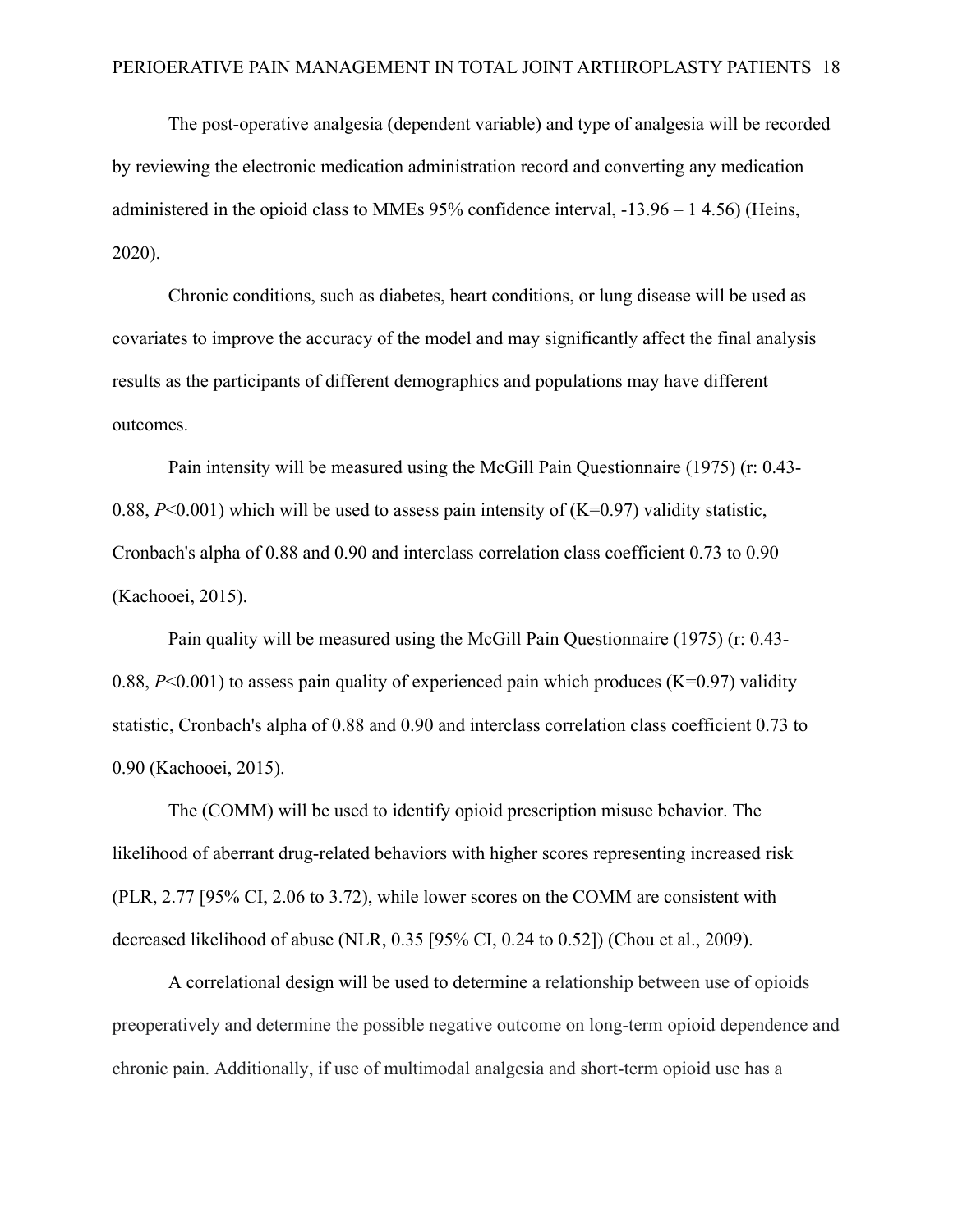positive outcome on postoperative patient recovery after total joint arthroplasty of the hip and knee in relation to early mobility, decreased incidence of venous thromboembolism, decreased pain and patient postoperative satisfaction and quality of life after surgery.

#### **Human subject protection**

Application to the IRB to ensure that the rights and welfare of study subjects are protected. Ethical considerations will need to be made to ensure patient safety in the postoperative period and to keep patient information confidential and anonymous. Using assigned laptops that only permits access to the researchers and ensure password security is enabled. No data collection will occur until the study and research is approved by the Dominican Internal Review Board. The participants will be informed that they may cease participation at any time and that submission of the survey will constitute informed consent.

#### **Limitations**

This study has limitations, including the prospective design which will require a longterm follow-up with study subjects. Additional limitations are related to potential for insufficient data relating to patient's actual consumption of opioids prescribed in the preoperative period, inability to evaluate all protocols and policies regarding opioid prescribing, and largely varied protocols and policies related to preoperative counseling and education for patients suffering from end-stage osteoarthritis and total joint arthroplasty of the hip and knee.

#### **Conclusion**

With total knee and total hip arthroplasty being the two of the most common surgeries performed for patients suffering from end-stage osteoarthritis, the perioperative management of patient's pain is extremely important in order to improve rehabilitation, increase patient mobility, and improve both patient satisfaction and postoperative outcomes. Increased pre-operative opioid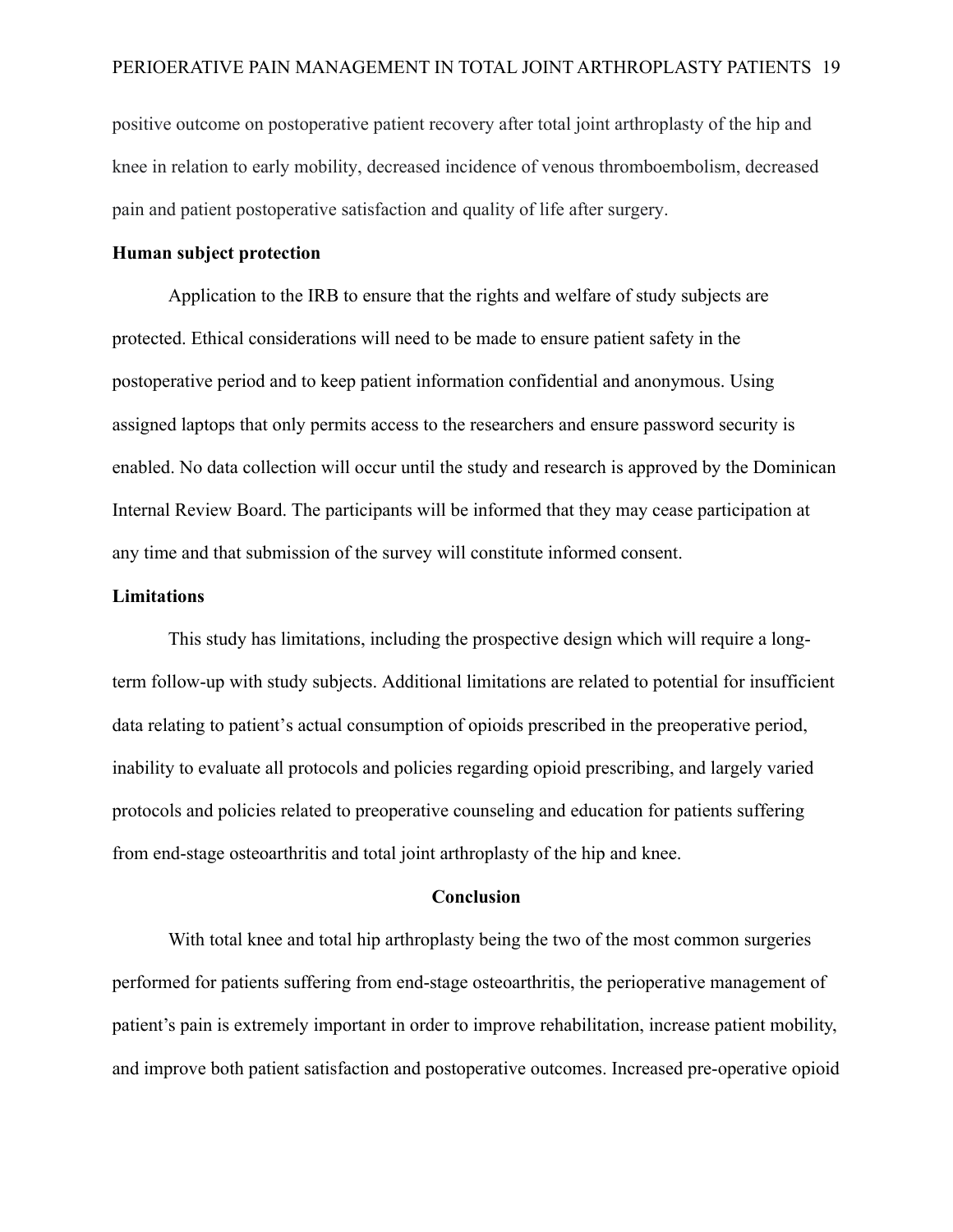use and overprescribing could potentially lead to poor post-surgical outcomes in patients undergoing total knee and total hip arthroplasty.

Despite the use of multimodal analgesia, opioids will continue to be required for management of postoperative pain in patients who have undergone total joint arthroplasty of the hip or the knee. When planning treatment and surgical intervention for patients with end-stage osteoarthritis, the pain management perioperatively must be considered for each patient and tailored to preoperative and postoperative needs individually. The length of symptoms experienced preoperatively, and advancement of condition will play a role in treatment for each patient's pain management regimen.

Use of different analgesia regimens can aid in decreased use of opioids preoperatively and potentially reduce the risk of opioid related adverse effects while improving post-operative satisfaction and recovery for patients. The proposed study will aid in evaluating perioperative opioid use in treatment of pain associated with end stage osteoarthritis. Additionally, it will evaluate use of multimodal analgesia, such as cox-2 inhibitors in addition to opioid prescribing patterns perioperatively to aid in pain management associated with end-stage osteoarthritis and improve postoperative outcomes and satisfaction for patients undergoing total joint arthroplasty of the hip and knee.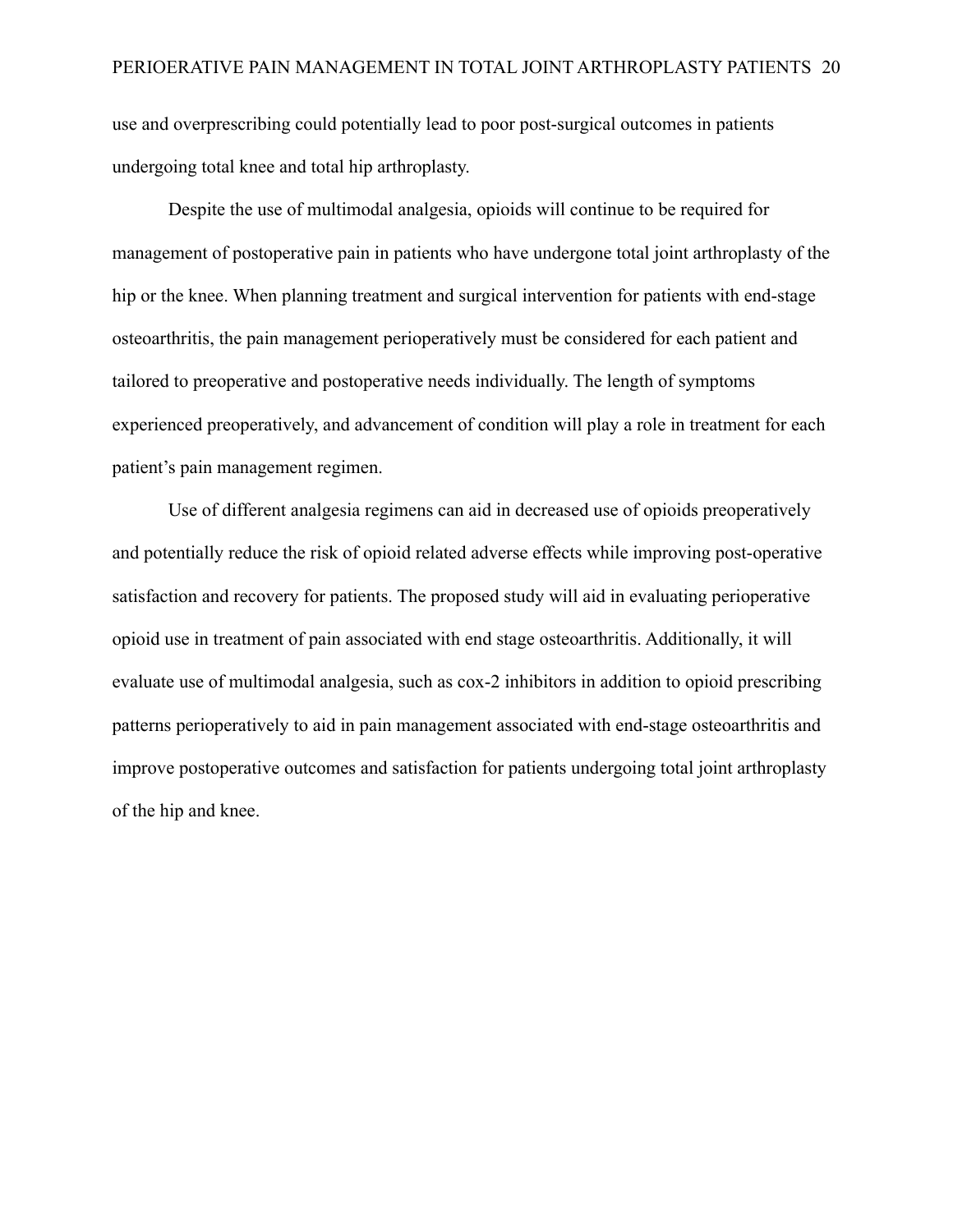## References

- Al-Mahrezi A. (2017). Towards Effective Pain Management: Breaking the Barriers. *Oman medical journal*, 32(5), 357–358. https://doi.org/10.5001/omj.2017.69
- Amin, S., Niu, J., Guermazi, A., Grigoryan, M., Hunter, D. J., Clancy, M., LaValley, M. P., Genant, H. K., & Felson, D. T. (2007). Cigarette smoking and the risk for cartilage loss and knee pain in men with knee osteoarthritis. *Annals of the rheumatic diseases*, *66*(1), 18– 22. https://doi.org/10.1136/ard.2006.056697
- Badarudeen, S., Shu, A. C., Ong, K. L., Baykal, D., Lau, E., & Malkani, A. L. (2017). Complications After Revision Total Hip Arthroplasty in the Medicare Population. *The Journal of Arthroplasty*, *32*(6), 1954–1958. https://doi.org/10.1016/j.arth.2017.01
- Baratta, Jaime & Schwenk, Eric & Viscusi, Eugene. (2014). *Clinical Consequences of Inadequate Pain Relief: Barriers to Optimal Pain Management*. Plastic and reconstructive surgery*.* 134. 15S-21S. 10.1097/PRS.0000000000000681.
- Benedetti, M. G. (2018). Pain monitoring and management in a rehabilitation setting after total joint replacement. *Medicine*, 97(40), e12484. https://doi.org/10.1097/MD.0000000000012484
- Beavers, K., Watts, L., Kishino, N. D., & Gathcher, R. (2016, October 19). *The Biopsychosocial Model of the Assessment, Prevention, and Treatment of Chronic Pain*. touchNEUROLOGY. https://touchneurology.com/neuropathic-pain/journal-articles/thebiopsychosocial-model-of-the-assessment-prevention-and-treatment-of-chronicpain/#article.
- Chou, R., Fanciullo, G. J., Fine, P. G., Miaskowski, C., Passik, S. D., & Portenoy, R. K. (2009). Opioids for chronic noncancer pain: prediction and identification of aberrant drug-related behaviors: a review of the evidence for an American Pain Society and American Academy of Pain Medicine clinical practice guideline. *The journal of pain*, *10*(2), 131– 146. https://doi.org/10.1016/j.jpain.2008.10.009
- De Luca, M. L., Ciccarello, M., Martorana, M., Infantino, D., Letizia Mauro, G., Bonarelli, S., & Benedetti, M. G. (2018). Pain monitoring and management in a rehabilitation setting after total joint replacement. *Medicine*, *97*(40), e12484. Dehttps://doi.org/10.1097/MD.0000000000012484
- Fain, J. A. (2017). *Reading, understanding, and applying nursing research*. F.A. Davis Company.
- Gan T. J. (2017). Poorly controlled postoperative pain: prevalence, consequences, and prevention. *Journal of pain research*, *10*, 2287–2298. https://doi.org/10.2147/JPR.S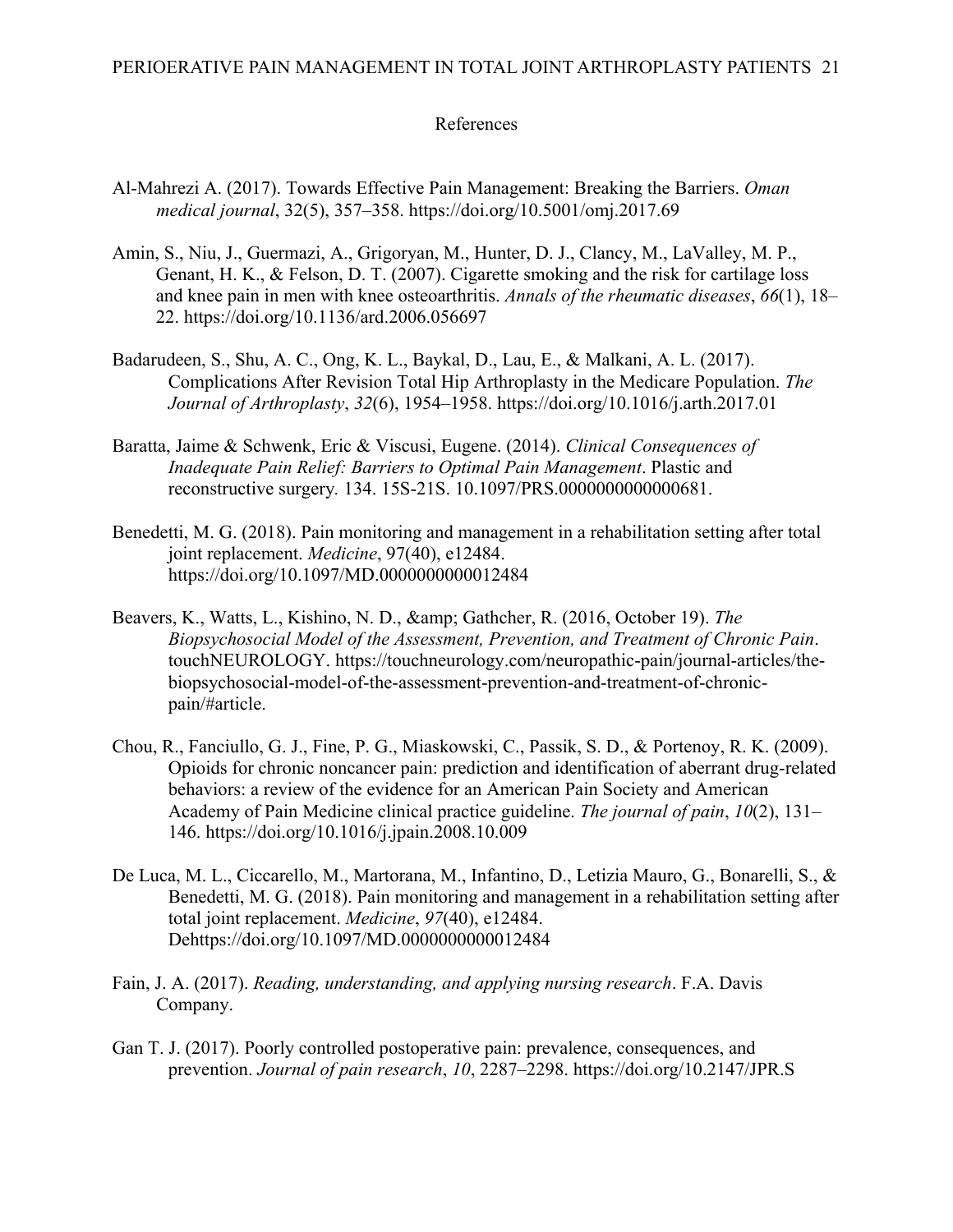- Goodman, S. M., Ravi, B., & Hawker, G. (2014). Outcomes in rheumatoid arthritis patients undergoing total joint arthroplasty. *International Journal of Clinical Rheumatology*, *9*(6), 585–593. https://doi.org/10.2217/ijr.14.47
- Hah, J. M., Bateman, B. T., Ratliff, J., Curtin, C., & Sun, E. (2017). Chronic Opioid Use After Surgery: Implications for Perioperative Management in the Face of the Opioid Epidemic. *Anesthesia and analgesia*, *125*(5), 1733–1740. https://doi.org/10.1213/ANE.0000000000002458
- Johnson, Q., Borsheski, R. R., & Reeves-Viets, J. L. (2013). *Pain management mini-series. Part A review of management of acute pain*. *Missouri medicine*, *110*(1), 74–79.
- Johnson, R. L., Duncan, C. M., & Hebl, J. R. (2011). Clinical pathways for total Joint ARTHROPLASTY: Essential components for success. *Advances in Anesthesia*, *29*(1), 149–171. https://doi.org/10.1016/j.aan.2011.08.001
- Kachooei, A. R., Ebrahimzadeh, M. H., Erfani-Sayyar, R., Salehi, M., Salimi, E., & Razi, S. (2015). Short Form-McGill Pain Questionnaire-2 (SF-MPQ-2): A Cross-Cultural Adaptation and Validation Study of the Persian Version in Patients with Knee Osteoarthritis. *The archives of bone and joint surgery*, *3*(1), 45–50.
- Li, J. W., Ma, Y. S., & Xiao, L. K. (2019). Postoperative Pain Management in Total Knee Arthroplasty. *Orthopaedic surgery*, *11*(5), 755–761. https://doi.org/10.1111/os.12535
- Liebson, C., & Matre, R. V. (2020, April 17). *Putting the Biopsychosocial Model Into Practice*. Musculoskeletal Key. https://musculoskeletalkey.com/putting-the-biopsychosocial-modelinto-practice/#F5-3.
- Nahin R. L. (2015). Estimates of pain prevalence and severity in adults: United States, 2012. *The journal of pain*, *16*(8), 769–780. https://doi.org/10.1016/j.jpain.2015.05.002
- Sinatra, R. S., Bustos, A. M., & Torres, J. (2002). *Pain Management After Major Orthopedic Surgery: Current Strategies and New Concepts*. LWW. https://journals.lww.com/jaaos/Fulltext/2002/03000/Pain\_Management\_After\_Major\_Orth opaedic\_Surgery\_.7.aspx.
- Poland, R. E. (2020). Reduced post-operative opioid use decreases length of stay and readmission rates in patients undergoing hip and knee joint arthroplasty. *Journal of Orthopaedics*, *21*, 88–93. https://doiorg.dominican.idm.oclc.org/10.1016/j.jor.2020.03.003
- Ruddell, J. H., Reid, D., Shah, K. N., Shapiro, B. H., Akelman, E., Cohen, E. M., & Daniels, A. H. (2021). Larger Initial Opioid Prescriptions Following Total Joint Arthroplasty Are Associated with Greater Risk of Prolonged Use. *The Journal of bone and joint surgery. American volume*, *103*(2), 106–114. https://doi.org/10.2106/JBJS.20.00732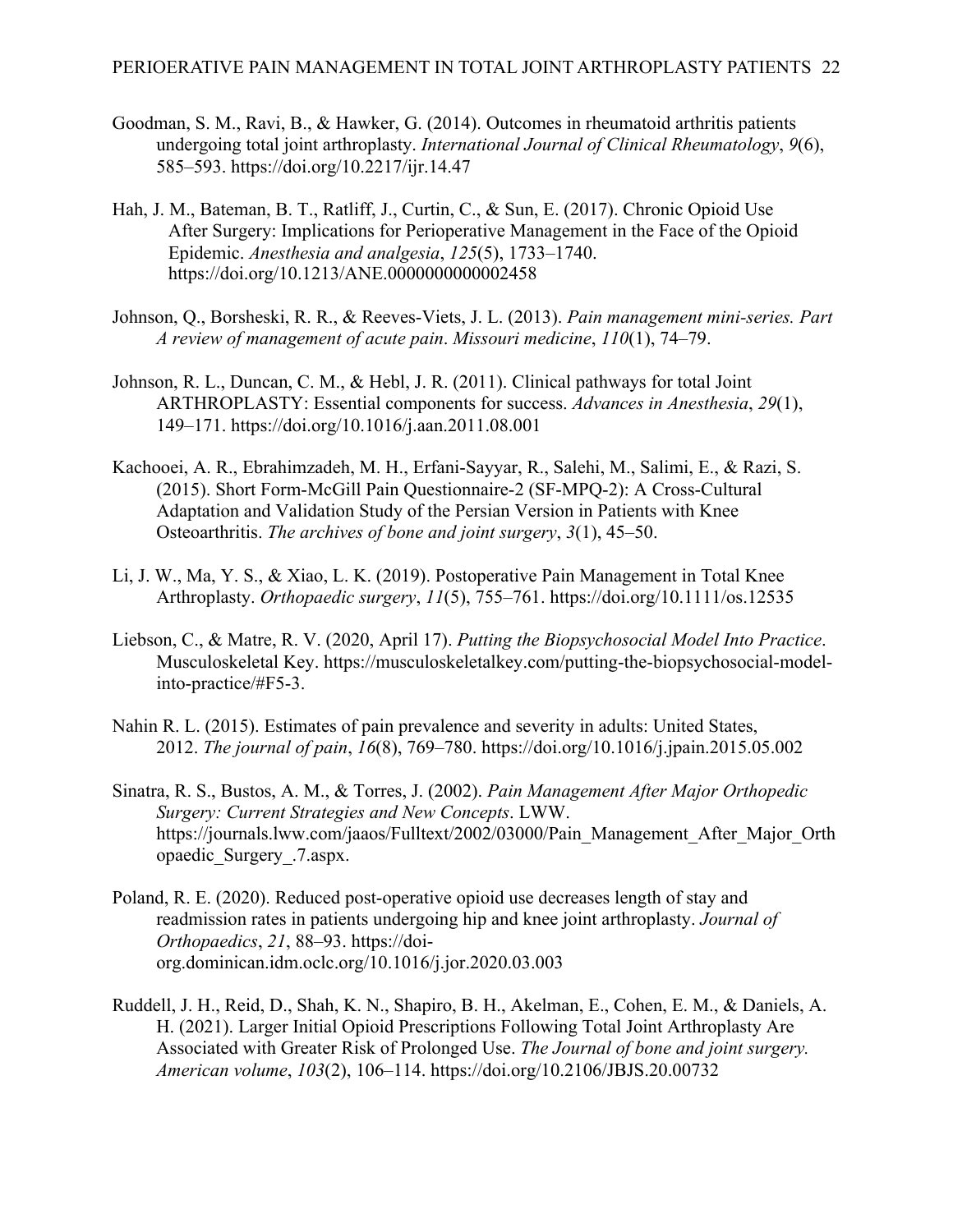- The Joint Commission. (2020). *The aaos American joint REPLACEMENT REGISTRY*. The American Academy of Orthopedic Surgeons. https://www.aaos.org/registries/registryprogram/american-joint-replacement-registry/.
- Thomazeau, J., Rouquette, A., Martinez, V., Rabuel, C., Prince, N., Laplanche, J., Nizard, R., Bergmann, J., Perrot, S. and Lloret-Linares, C. (2016), Acute pain Factors predictive of post‐operative pain and opioid requirement in multimodal analgesia following knee replacement. *Eur J Pain*, 20: 822-832. https://doiorg.dominican.idm.oclc.org/10.1002/ejp.808
- Williams, S. N., Wolford, M. L., & Bercovitz, A. (2015). Hospitalization for Total Knee Replacement Among Inpatients Aged 45 and Over: United States, 2000-2010. *NCHS data brief*, (210), 1–8.
- Wang, W., Xiao, J., Shen, S., Wang, S., Chen, M., & Hu, Y. (2019). Emerging effect of anesthesia on post-operative tumor recurrence and metastasis. *The Journal of international medical research*, *47*(8), 3550–3558. https://doi.org/10.1177/0300060519861455
- Zambouri A. (2007). Preoperative evaluation and preparation for anesthesia and surgery. *Hippokratia*, *11*(1), 13–21.
- Zhang, Y., Qu, B., Lun, S. S., Guo, Y., & Liu, J. (2012). The 36-item short form health survey: reliability and validity in Chinese medical students. *International journal of medical sciences*, *9*(7), 521–526. https://doi.org/10.7150/ijms.4503
- Zheng, H., & Chen, C. (2015). Body mass index and risk of knee osteoarthritis: systematic review and meta-analysis of prospective studies. *BMJ open*, *5*(12), e007568. https://doi.org/10.1136/bmjopen-2014-007568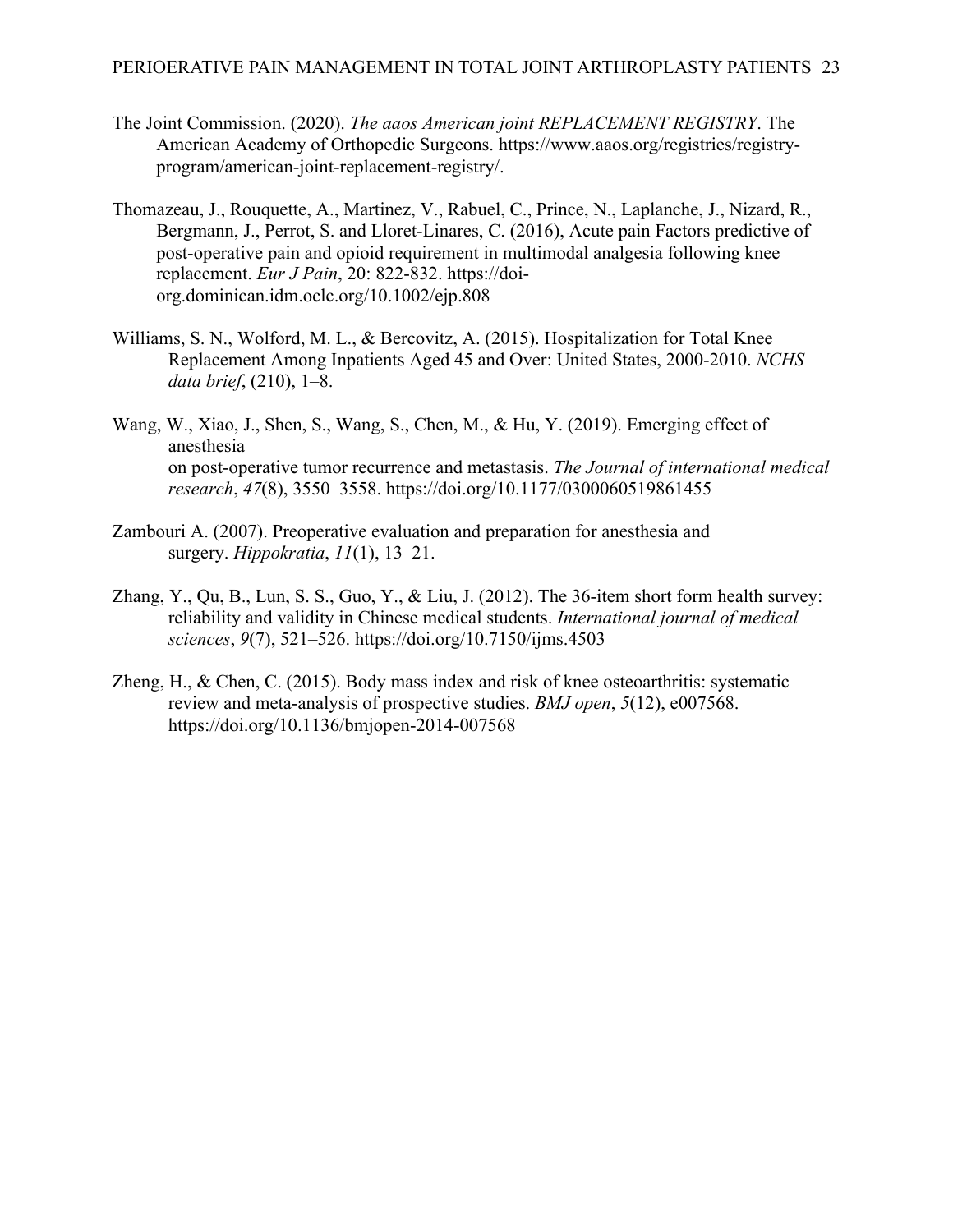| <b>Citation</b>                                                                                                                                                                                                                                                                                                                                                                                      | Design/                                                                                                                                                                                                                                                                                                                                                                                                                                                                                                                                                                               | Sample/                                                                                                                                                                                                                                                                                                         | Independent                                                                      | Dependent                     | Significant                                                                                                                                                                                                                                                                                                                                                                                                                                               | <b>Notes</b>                                                                                                                                                                                                                                                                                                                                                                                                                                                                                                              |
|------------------------------------------------------------------------------------------------------------------------------------------------------------------------------------------------------------------------------------------------------------------------------------------------------------------------------------------------------------------------------------------------------|---------------------------------------------------------------------------------------------------------------------------------------------------------------------------------------------------------------------------------------------------------------------------------------------------------------------------------------------------------------------------------------------------------------------------------------------------------------------------------------------------------------------------------------------------------------------------------------|-----------------------------------------------------------------------------------------------------------------------------------------------------------------------------------------------------------------------------------------------------------------------------------------------------------------|----------------------------------------------------------------------------------|-------------------------------|-----------------------------------------------------------------------------------------------------------------------------------------------------------------------------------------------------------------------------------------------------------------------------------------------------------------------------------------------------------------------------------------------------------------------------------------------------------|---------------------------------------------------------------------------------------------------------------------------------------------------------------------------------------------------------------------------------------------------------------------------------------------------------------------------------------------------------------------------------------------------------------------------------------------------------------------------------------------------------------------------|
|                                                                                                                                                                                                                                                                                                                                                                                                      | Question/<br><b>Hypothesis</b>                                                                                                                                                                                                                                                                                                                                                                                                                                                                                                                                                        | <b>Setting</b>                                                                                                                                                                                                                                                                                                  | Variable<br>Covariates                                                           | Variable                      | <b>Findings</b>                                                                                                                                                                                                                                                                                                                                                                                                                                           |                                                                                                                                                                                                                                                                                                                                                                                                                                                                                                                           |
| Schlosser, M.<br>J., Korwek, K.<br>M., Dunn, R.,<br>& Poland, R.<br>E. (2020).<br>Reduced post-<br>operative<br>opioid use<br>decreases<br>length of stay<br>and<br>readmission<br>rates in<br>patients<br>undergoing<br>hip and knee<br>joint<br>arthroplasty.<br>Journal of<br>Orthopaedics,<br>$21,88-93.$<br>https://doi-<br>org.dominican<br>.idm.oclc.org/<br>$10.1016$ /j.jor.<br>2020.03.003 | Retrospective<br>analysis<br>The study<br>aimed to<br>determine if<br>decreased<br>post-operative<br>opioid use<br>impacts<br>length of<br>admission and<br>readmission<br>rates in<br>patients that<br>are scheduled<br>to undergo<br>total hip and<br>knee joint<br>arthroplasty.<br>Further the<br>study<br>examined if<br>surgical<br>recovery<br>protocols that<br>are geared<br>towards use<br>of multimodal<br>pain<br>management<br>have a<br>positive<br>impact on<br>acute pain<br>management<br>and re-<br>admission<br>rates in<br>patients who<br>undergo total<br>joint | 98 affiliated<br>medical<br>centers<br>across the<br>United<br>States where<br>data<br>collected<br>included is<br>from adult<br>patient<br>encounters<br>classified as<br>hip or knee<br>joint<br>arthroplasty<br>procedures<br>with<br>discharge<br>dates<br>between<br>June 1, 2016<br>and March<br>24, 2019 | The variable<br>manipulated<br>is the mode<br>and dose of<br>anesthesia<br>used. | Moderate<br>to severe<br>pain | When lower<br>doses of<br>opioids is<br>prescribed to<br>patients<br>following<br>total hip and<br>knee<br>arthroplasty<br>it positively<br>impacts<br>discharge<br>and<br>readmission<br>rates.<br>Patients who<br>are<br>prescribed<br>lower<br>amounts of<br>opioids and<br>take opioids<br>for a shorter<br>duration pre-<br>operatively<br>are<br>associated<br>with earlier<br>discharge<br>and lower<br>readmission<br>rates post-<br>operatively. | Opioids lead<br>to increased<br>length of<br>stay and<br>complication<br>s. The<br>increased<br>use of<br>opioids can<br>impact<br>treatment of<br>acute pain<br>and can lead<br>to discharge<br>to extended<br>care<br>facilities due<br>to prolonged<br>admission<br>for acute<br>pain<br>management<br>. Decreased<br>use of<br>opioids<br>preoperative<br>ly can have a<br>positive<br>impact on<br>post-<br>operative<br>acute pain<br>management<br>along with<br>the use of<br>multimodal<br>analgesic<br>regimen. |

# **Literature Critique Table**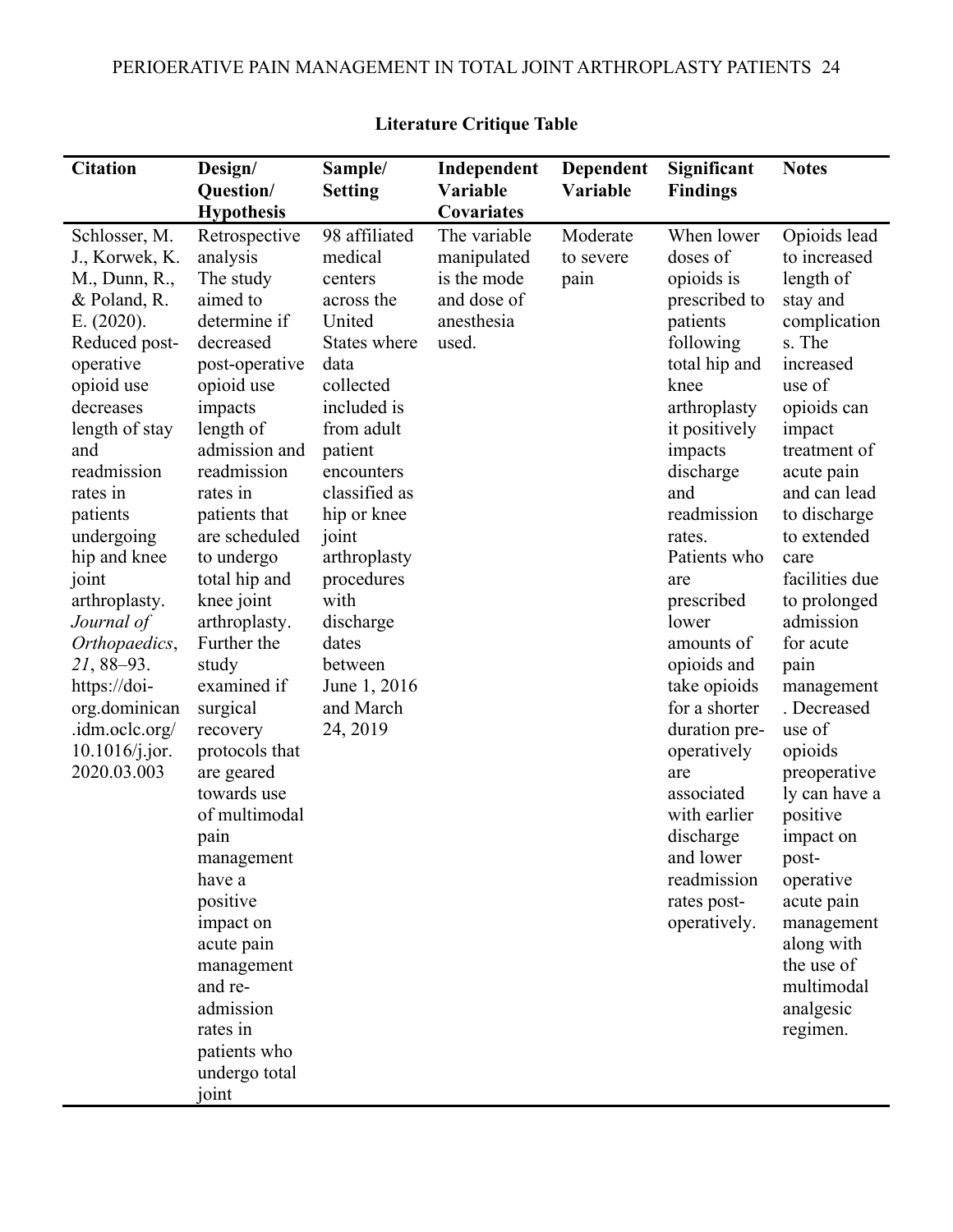| De Luca, M.<br>L., Ciccarello,<br>M.,<br>Martorana,<br>M., Infantino,<br>D., Letizia<br>Mauro, G.,<br>Bonarelli, S.,<br>& Benedetti,<br>M. G. (2018).<br>Pain<br>monitoring<br>and<br>management<br>in a<br>rehabilitation<br>setting after<br>total joint<br>replacement.<br>Medicine,<br>97(40),<br>e12484.<br>https://doi.org<br>/10.1097/MD.<br>00000000000<br>12484 | arthroplasty.<br>Observational<br>retrospective<br>cohort-study.<br>The study was<br>aimed at<br>monitoring<br>pain during<br>the<br>postoperative<br>rehabilitation<br>period in<br>relation to the<br>protocols<br>used post-<br>operatively.<br>The aim of<br>the study is to<br>present results<br>of a<br>perioperative<br>anesthetic<br>protocol, and<br>a pain<br>treatment<br>protocol in<br>use in the<br>patients<br>undergoing<br>TKA and<br>THA. | 50 patients<br>who<br>underwent<br>THR and 50<br><b>TKR</b><br>hospitalized<br>within the<br>Intensive<br>Rehabilitatio<br>n Unit from<br>January<br>$2017$ to<br>December<br>$2017$ were<br>retrospective<br>ly evaluated,<br>and included<br>in the study. | NRS pain<br>score | The use of<br>rescue pain<br>protocols in<br>addition to<br>multimodal<br>analgesic<br>protocols | Preoperative<br>pain<br>intensity<br>(NRS) was<br>found to be a<br>significant<br>predictor of<br>high pain (at<br>rest and<br>during<br>movement)<br>following<br>TKR, and an<br>independent<br>risk<br>indicator for<br>poor<br>function at 6<br>months after<br>surgery,<br>slowing<br>down<br>rehabilitatio<br>n in the<br>immediate<br>postoperativ<br>e period.<br>Results of<br>this<br>retrospective<br>study on a<br>cohort of<br>patients who<br>underwent<br>uncomplicat<br>ed THR and<br><b>TKR</b><br>demonstrate<br>d well-<br>controlled<br>pain both in<br>the early<br>postoperativ<br>e period and<br>in the | High<br>preoperative<br>NRS scores<br>that evaluate<br>pain level<br>are an<br>indicator for<br>high pain<br>intensity<br>postoperativ<br>ely for<br>patients<br>following<br>TKA and<br>THA.<br>Use of<br>multimodal<br>analgesic<br>protocols<br>helps control<br>the pain<br>intensity and<br>leads to<br>enhanced<br>recovery and<br>improved<br>function<br>postoperativ<br>ely |
|--------------------------------------------------------------------------------------------------------------------------------------------------------------------------------------------------------------------------------------------------------------------------------------------------------------------------------------------------------------------------|--------------------------------------------------------------------------------------------------------------------------------------------------------------------------------------------------------------------------------------------------------------------------------------------------------------------------------------------------------------------------------------------------------------------------------------------------------------|--------------------------------------------------------------------------------------------------------------------------------------------------------------------------------------------------------------------------------------------------------------|-------------------|--------------------------------------------------------------------------------------------------|--------------------------------------------------------------------------------------------------------------------------------------------------------------------------------------------------------------------------------------------------------------------------------------------------------------------------------------------------------------------------------------------------------------------------------------------------------------------------------------------------------------------------------------------------------------------------------------------------------------------------------|--------------------------------------------------------------------------------------------------------------------------------------------------------------------------------------------------------------------------------------------------------------------------------------------------------------------------------------------------------------------------------------|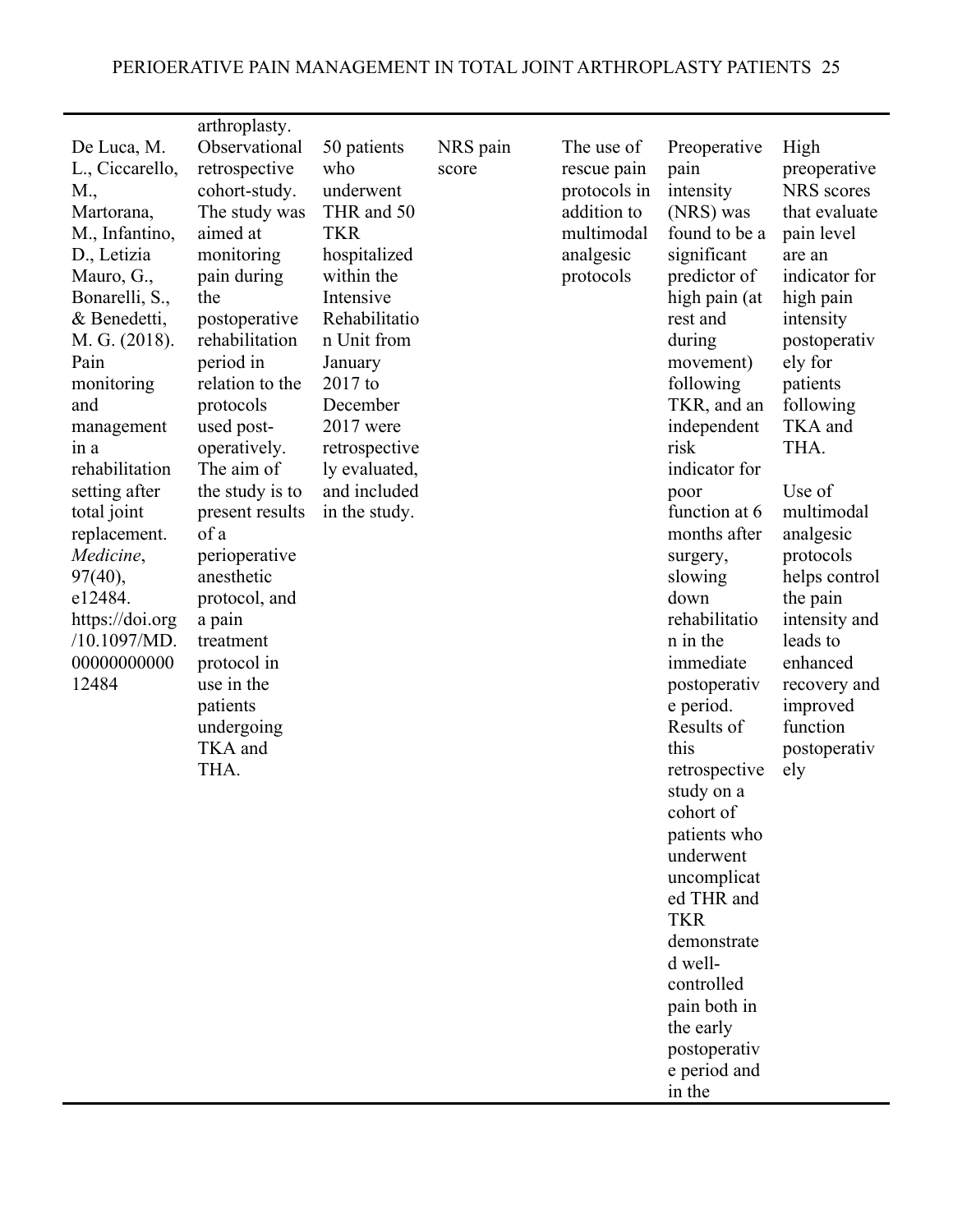|                                                                                                                                                                                                                                     |                                                                                                                                                                                                                                                                                                                             |                                   |                                               |                   | intensive<br>rehabilitatio<br>n phase.<br>Preoperative<br>pain<br>intensity<br>(NRS) was<br>found to be a<br>significant<br>predictor of<br>high pain<br>The study                                                                                                                                                               |                                                                                                                                                                                                                                                                                                                          |
|-------------------------------------------------------------------------------------------------------------------------------------------------------------------------------------------------------------------------------------|-----------------------------------------------------------------------------------------------------------------------------------------------------------------------------------------------------------------------------------------------------------------------------------------------------------------------------|-----------------------------------|-----------------------------------------------|-------------------|----------------------------------------------------------------------------------------------------------------------------------------------------------------------------------------------------------------------------------------------------------------------------------------------------------------------------------|--------------------------------------------------------------------------------------------------------------------------------------------------------------------------------------------------------------------------------------------------------------------------------------------------------------------------|
|                                                                                                                                                                                                                                     |                                                                                                                                                                                                                                                                                                                             |                                   |                                               |                   | control of<br>pain with the<br>perioperativ                                                                                                                                                                                                                                                                                      |                                                                                                                                                                                                                                                                                                                          |
|                                                                                                                                                                                                                                     |                                                                                                                                                                                                                                                                                                                             |                                   |                                               |                   | e anesthetic                                                                                                                                                                                                                                                                                                                     |                                                                                                                                                                                                                                                                                                                          |
|                                                                                                                                                                                                                                     |                                                                                                                                                                                                                                                                                                                             |                                   |                                               |                   | protocols,<br>and pain                                                                                                                                                                                                                                                                                                           |                                                                                                                                                                                                                                                                                                                          |
|                                                                                                                                                                                                                                     |                                                                                                                                                                                                                                                                                                                             |                                   |                                               |                   | treatment<br>protocols                                                                                                                                                                                                                                                                                                           |                                                                                                                                                                                                                                                                                                                          |
| Li, J. W., Ma,<br>Y. S., & Xiao,<br>L. K. (2019).<br>Postoperative<br>Pain<br>Management<br>in Total Knee<br>Arthroplasty.<br>Orthopedic<br>surgery,<br>$11(5)$ , 755-<br>761.<br>https://doi.org<br>$/10.1111/\text{os}.1$<br>2535 | Meta-analysis<br>which<br>aimed to<br>discuss the<br>current<br>postoperative<br>pain<br>management<br>regimens for<br>TKA.<br>The study<br>objective was<br>to<br>demonstrate<br>that use of<br>multimodal<br>analgesia<br>could<br>improve<br>perioperative<br>pain control<br>and patient<br>satisfaction<br>through the | Study on<br>THA and<br><b>TKA</b> | Multimodal<br>anesthesia<br>and opioid<br>use | Pain<br>intensity | <b>TKA</b><br>patients used<br>opioids<br>within 3<br>months prior<br>to<br>surgery12.<br>Compared<br>with total<br>hip<br>arthroplasty<br>patients,<br><b>TKA</b><br>patients<br>were twice<br>as likely to<br>require refill<br>opioid<br>prescriptions<br>and were<br>prescribed a<br>greater total<br>morphine<br>equivalent | Limiting<br>opioid use<br>preoperative<br>ly can have a<br>positive<br>outcome on<br>recovery.<br>Patients<br>must be<br>evaluated<br>individually<br>to<br>established<br>best<br>perioperativ<br>e pain<br>management<br>protocol.<br>Use of<br>multimodal<br>analgesia<br>can result in<br>optimal pain<br>management |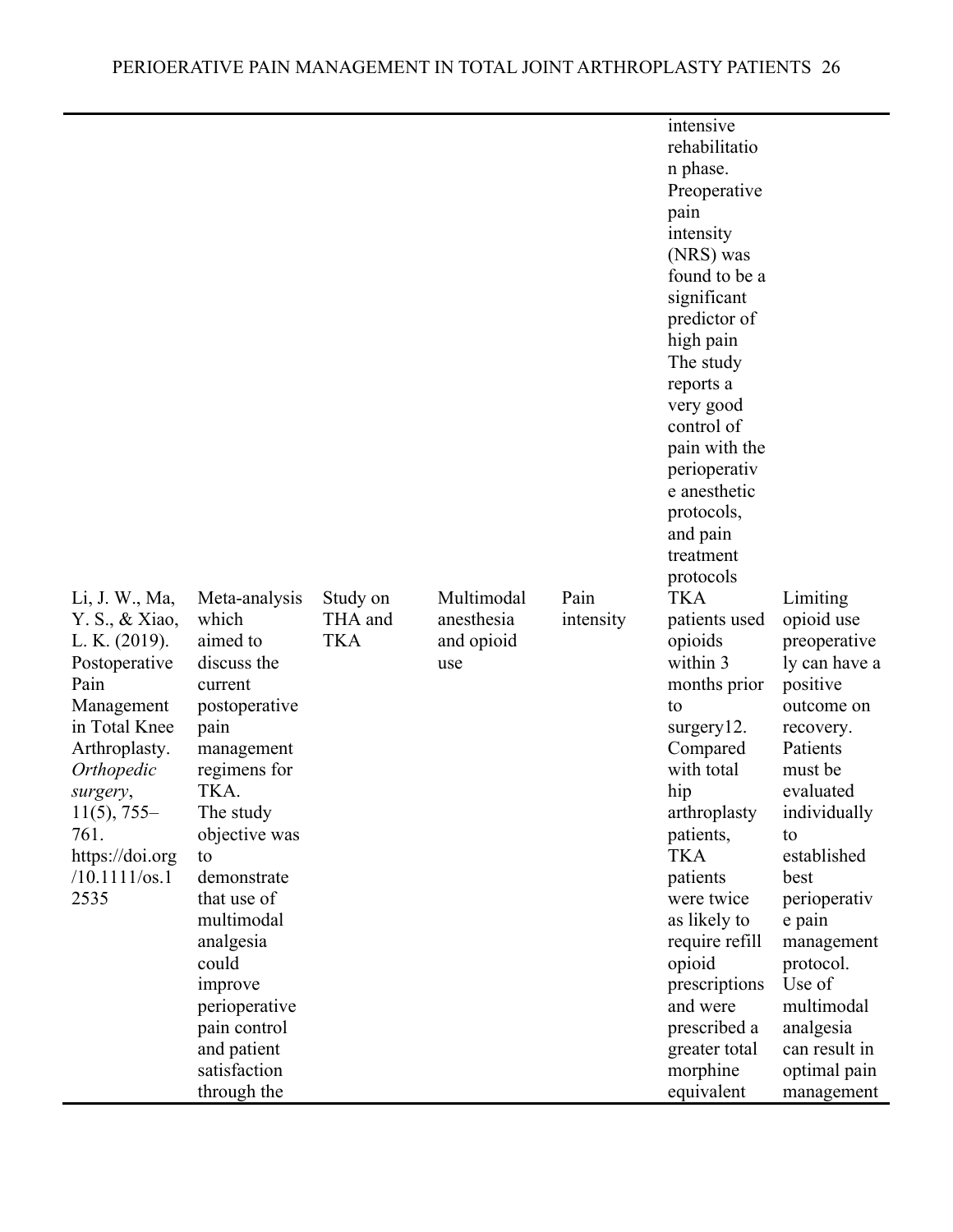# PERIOERATIVE PAIN MANAGEMENT IN TOTAL JOINT ARTHROPLASTY PATIENTS 27

|                | combination   |               |               |            | dose for a          | and increase  |
|----------------|---------------|---------------|---------------|------------|---------------------|---------------|
|                | of several    |               |               |            | longer              | patient       |
|                | analgesic     |               |               |            | period of           | satisfaction  |
|                | regimens      |               |               |            | time                | postoperativ  |
|                | while also    |               |               |            | postoperativ        | ely.          |
|                | reducing      |               |               |            | ely.                | Multimodal    |
|                | opioid        |               |               |            | Preoperative        | analgesic     |
|                | consumption   |               |               |            | chronic use         | protocols     |
|                | and opioid-   |               |               |            | of opioids          | will require  |
|                | related       |               |               |            | reduces the         | more          |
|                | adverse       |               |               |            | effect of           | investigation |
|                | effects.      |               |               |            | pain relief         | and study in  |
|                |               |               |               |            | post                | order to be   |
|                |               |               |               |            | operation,          | beneficially  |
|                |               |               |               |            | and                 | implemented   |
|                |               |               |               |            | increases           |               |
|                |               |               |               |            | postoperativ        |               |
|                |               |               |               |            | e opioid            |               |
|                |               |               |               |            | consumption         |               |
|                |               |               |               |            | in TKA              |               |
|                |               |               |               |            | patients.           |               |
|                |               |               |               |            | Preoperative        |               |
|                |               |               |               |            | opioid use is       |               |
|                |               |               |               |            | associated          |               |
|                |               |               |               |            | with early          |               |
|                |               |               |               |            | revision,           |               |
|                |               |               |               |            | postoperativ        |               |
|                |               |               |               |            | e                   |               |
|                |               |               |               |            | complication        |               |
|                |               |               |               |            | , worse<br>clinical |               |
|                |               |               |               |            |                     |               |
|                |               |               |               |            | outcomes<br>due to  |               |
|                |               |               |               |            | developed           |               |
|                |               |               |               |            | tolerance,          |               |
|                |               |               |               |            | and                 |               |
|                |               |               |               |            | hyperalgesia        |               |
|                |               |               |               |            | , which can         |               |
|                |               |               |               |            | complicate          |               |
|                |               |               |               |            | recovery and        |               |
|                |               |               |               |            | rehabilitatio       |               |
|                |               |               |               |            | n.                  |               |
| Thomazeau,     | Observational | 109 patients. | Analgesia     | Analgesia  | Clinicians          | Level of      |
| J., Rouquette, | prospective   |               | used.         | used.      | could use           | anxiety is    |
| A., Martinez,  | study.        |               | Duration of   | Multimodal | the pre-            | predictive    |
| V., Rabuel,    | Aimed to      |               | analgesia use | analgesia. | operative           | for measure   |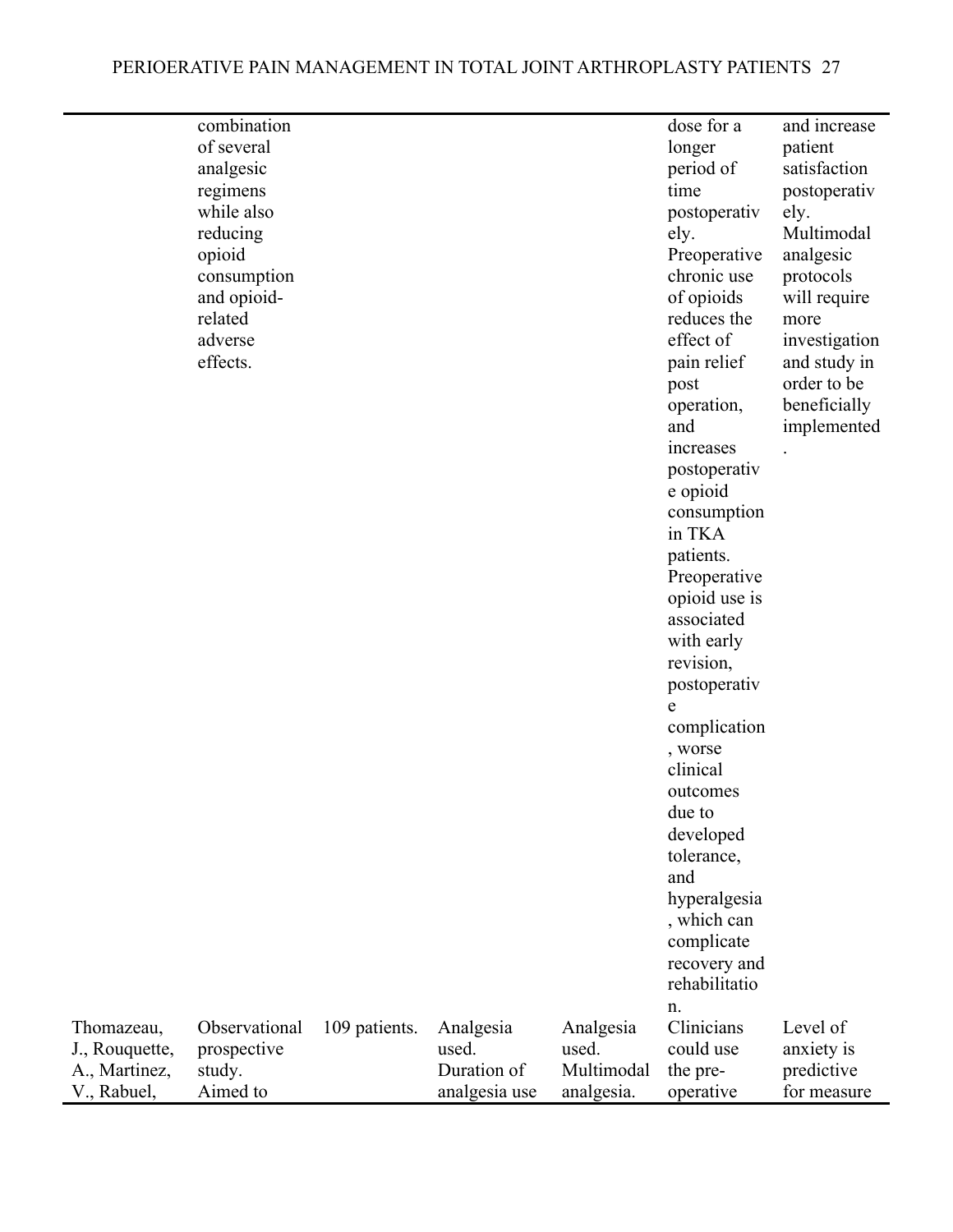| C., Prince, N.,  | identify the    | preoperativel | Duration of   | pain profile, | of pain post-  |
|------------------|-----------------|---------------|---------------|---------------|----------------|
| Laplanche, J.,   | determinants    | y.            | analgesia     | in terms of   | operatively.   |
| Nizard, R.,      | of post-        |               | use           | anxiety       | Opioid use     |
| Bergmann, J.,    | operative pain  |               | preoperativ   | levels,       | prior to       |
| Perrot, S. and   | intensity and   |               | ely.          | neuropathic   | surgery        |
| Lloret-          | post-operative  |               | Mean          | pain          | increases      |
| Linares, C.      | opioid          |               | intensity of  | symptoms,     | risk for       |
| $(2016)$ , Acute | requirement.    |               | pain at rest  | and chronic   | increased      |
| pain Factors     | Recorded        |               | for the total | pre-          | pain           |
| predictive of    | patient         |               | 5-day         | operative     | experienced    |
| post-operative   | characteristics |               | period.       | pain          | post-          |
| pain and         | , pre-          |               |               | intensity, to | operatively    |
| opioid           | operative pain  |               |               | improve the   | Presence of    |
| requirement      | intensity.      |               |               | efficacy of   | neuropathic    |
| in multimodal    | Multivariate    |               |               | pain          | pain is        |
| analgesia        | linear          |               |               | management    | linked to      |
| following        | regression      |               |               | after knee    | sensitization  |
| knee             | models were     |               |               | surgery.      | and risk for   |
| replacement.     | used to         |               |               | Relationship  | chronic pain   |
| Eur J Pain,      | identify        |               |               | between pre-  | persistent     |
| 20: 822-         | predictors of   |               |               | operative     | pain.          |
| 832. https://do  | post-operative  |               |               | opioid        | Patients that  |
| $i-$             | pain at rest    |               |               | consumption   | were treated   |
| org.dominican    | and opioid      |               |               | and MED       | with opioids   |
| .idm.oclc.org/   | requirement.    |               |               | identified in | prior to       |
| 10.1002/ejp.8    |                 |               |               | univariate    | surgery        |
| 08               |                 |               |               | analysis      | experienced    |
|                  |                 |               |               | disappeared   | higher level   |
|                  |                 |               |               | in            | of pain post   |
|                  |                 |               |               | multivariate  | operatively    |
|                  |                 |               |               | analysis,     | and required   |
|                  |                 |               |               | following     | more           |
|                  |                 |               |               | adjustment    | opioids. Use   |
|                  |                 |               |               | for mean      | of             |
|                  |                 |               |               | post-         | multimodal     |
|                  |                 |               |               | operative     | analgesia      |
|                  |                 |               |               | pain          | decreases      |
|                  |                 |               |               | intensity at  | the risk for   |
|                  |                 |               |               | rest. This    | patient        |
|                  |                 |               |               | suggests that | dissatisfactio |
|                  |                 |               |               | higher levels | n post         |
|                  |                 |               |               |               |                |
|                  |                 |               |               | of opioid     | operatively.   |
|                  |                 |               |               | consumption   |                |

before surgery mostly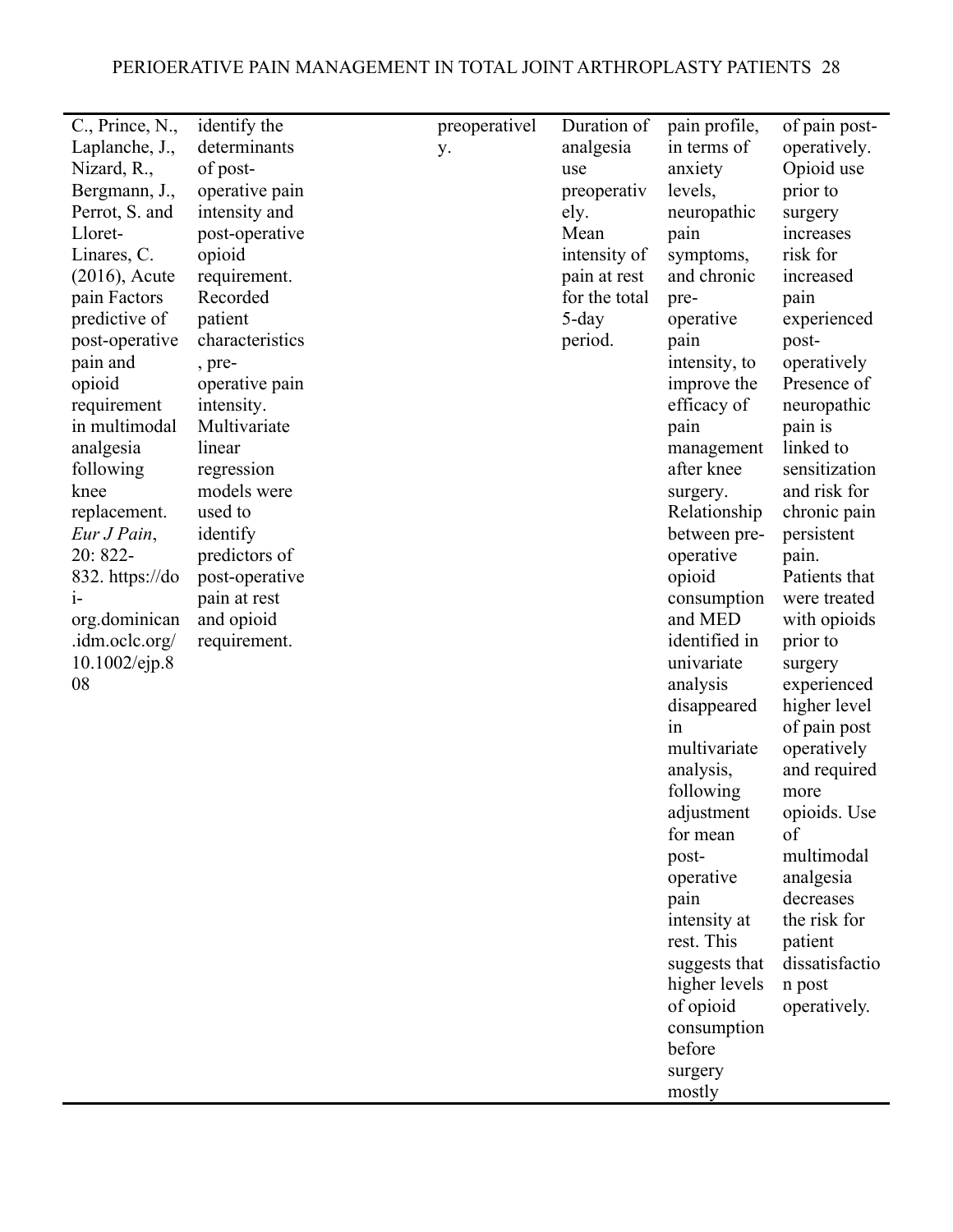|                    |                |               |             |             | resect the     |                |
|--------------------|----------------|---------------|-------------|-------------|----------------|----------------|
|                    |                |               |             |             | intensity of   |                |
|                    |                |               |             |             | chronic        |                |
|                    |                |               |             |             | musculoskel    |                |
|                    |                |               |             |             | etal pain.     |                |
|                    |                |               |             |             | High pain      |                |
|                    |                |               |             |             | intensity and  |                |
|                    |                |               |             |             | a need for     |                |
|                    |                |               |             |             | opioids        |                |
|                    |                |               |             |             | before         |                |
|                    |                |               |             |             | surgery thus   |                |
|                    |                |               |             |             | suggest that   |                |
|                    |                |               |             |             | any delay in   |                |
|                    |                |               |             |             | surgery        |                |
|                    |                |               |             |             | would          |                |
|                    |                |               |             |             | probably be    |                |
|                    |                |               |             |             | associated     |                |
|                    |                |               |             |             | with a         |                |
|                    |                |               |             |             | poorer         |                |
|                    |                |               |             |             | outcome and    |                |
|                    |                |               |             |             | more           |                |
|                    |                |               |             |             | difficult      |                |
|                    |                |               |             |             | recovery.      |                |
| Ruddell, J. H.,    | Cohort study.  | 507 patients  | Pain level. | Opioid use. | Increased      | The effects    |
| Reid, D.,          | A statistical  | undergoing    |             |             | preoperative   | of increased   |
| Shah, K. N.,       | analysis.      | THA or        |             |             | use of         | opioid         |
| Shapiro, B.        | Study aimed    | <b>TKA</b>    |             |             | opioids        | dosages on     |
| H., Akelman,       | to evaluate    | between       |             |             | significantly  | long-term      |
| E., Cohen, E.      | the            | 1/01/2016     |             |             | increases the  | well-being     |
| $M_{\cdot}, \&$    | association of | and           |             |             | risk for       | of patients is |
|                    |                | $6/30/2016$ . |             |             |                | underestimat   |
| Daniels, A. H.     | inpatient      |               |             |             | prolonged      |                |
| $(2021)$ . Larger  | perioperative  |               |             |             | opioid use.    | e. By          |
| Initial Opioid     | opioid dosing  |               |             |             | Larger initial | limiting       |
| Prescriptions      | and initial    |               |             |             | doses filled   | preoperative   |
| Following          | opioid         |               |             |             | post           | opioid         |
| <b>Total Joint</b> | prescription   |               |             |             | operatively    | prescriptions  |
| Arthroplasty       | dosing in this |               |             |             | result in      | patients are   |
| Are                | patient        |               |             |             | increase in    | at lower risk  |
| Associated         | population     |               |             |             | total opioids  | for opioid     |
| with Greater       | with the risk  |               |             |             | filled         | misuse and     |
| Risk of            | of prolonged   |               |             |             | Preoperative   | abuse.         |
| Prolonged          | opioid use     |               |             |             | opioid use     | Minimizing     |
| Use. The           | and the        |               |             |             | within 30      | initial opioid |
| Journal of         | quantity of    |               |             |             | days of the    | use, for both  |
| bone and joint     | opioids used   |               |             |             | surgical       | inpatients     |
| surgery.           | in extended    |               |             |             | procedure      | and            |